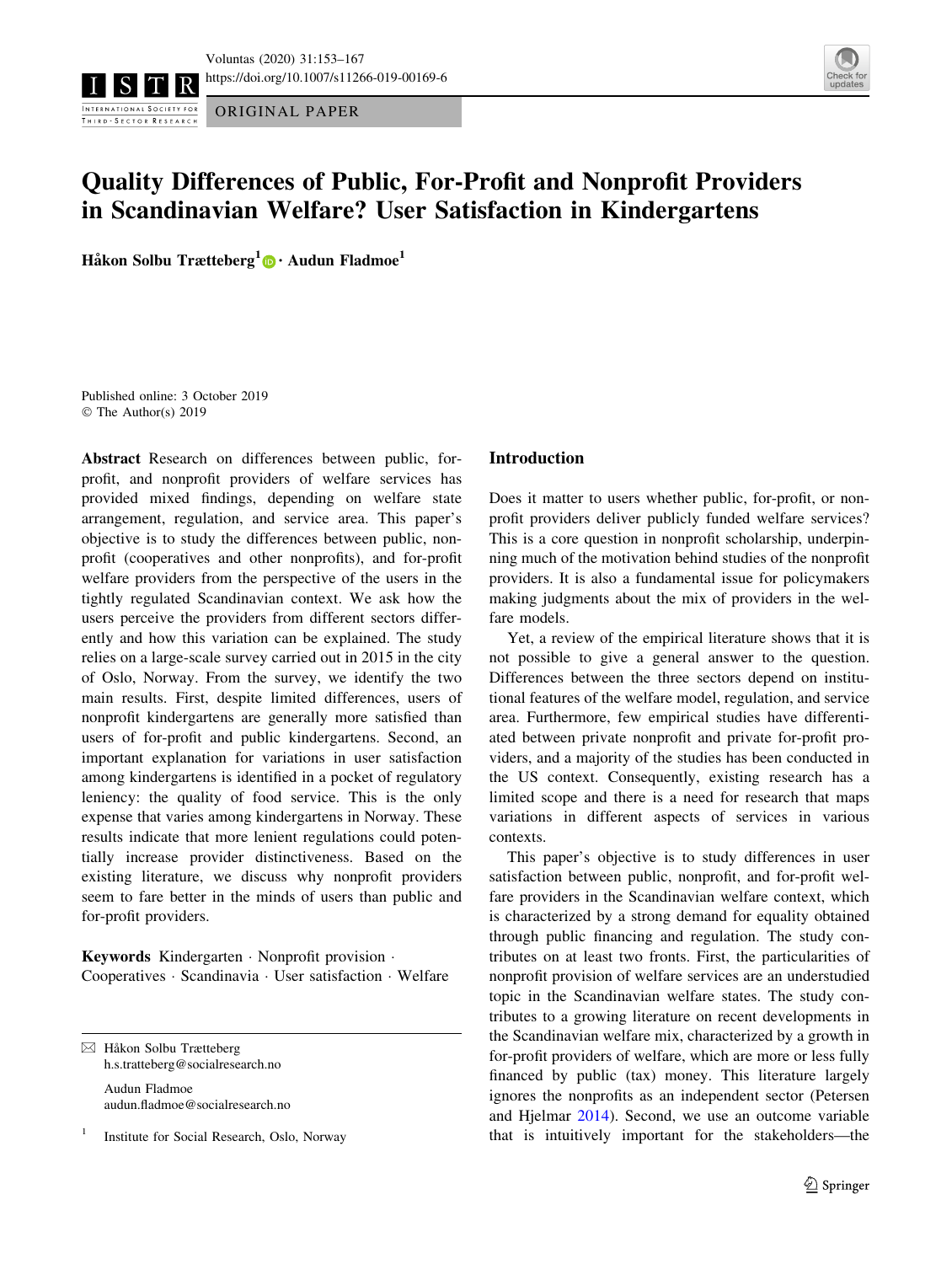users—and that has become a core issue in the public debate among policymakers.

Our case is kindergartens in Oslo, Norway, which is an ideal example in the Scandinavian context of a case where all three types of providers play important roles: all providers are available for practically all citizens, and kindergartens are a core welfare service that the government regulates as such. We rely on an underutilized data source: Surveys distributed annually by the city of Oslo on user satisfaction in most service areas. The kindergarten survey is distributed to parents in all public kindergartens, as well as most for-profit and nonprofit kindergartens, reaching a sample size of more than 20,000. To our knowledge, the surveys have never been used in academic research, and the present study demonstrates the usefulness and limitations of user surveys as a tool to understand differences in the welfare mix—the division of public, forprofit, and nonprofit providers.

## Background

## Different Service Providers

Despite the limitations of present empirical research, the theoretical literature offers different predictions in terms of variations in service quality between public, nonprofit, and for-profit providers. A classic incentive-based argument is that any institution lacking a profit motive will produce "economic waste" in the form of unnecessary benefits to employees or other organizational excesses (Fama and Jensen [1983\)](#page-13-0). Accordingly, public and nonprofit providers that have goals other than profit maximization may become inefficient and can thus expect lower quality than forprofits (Enjolras [2009:](#page-13-0) 774). One consequence of this line of thinking is the dismantling of the (quasi-monopolist) public sector by way of ''privatizing'' the provision of services (Wollmann [2014\)](#page-14-0).

An important critique against incentive-based arguments is that incentives favor easily measurable "visible" qualities, while neglecting ''invisible'' qualities, which are often difficult to measure. While for-profit providers lack an incentive to prioritize invisible quality, nonprofits have managers and employees more dedicated to the service objective (instead of profit generation), and this gives incentives for improved quality production (Roomkin and Weisbrod [1999;](#page-13-0) Hansmann [1987\)](#page-13-0). Moreover, the theoretical literature often cited in nonprofit scholarship will typically argue that nonprofit providers can contribute with plurality in service content and thus deliver services more in line with individual preferences (Weisbrod [1978\)](#page-14-0).

''Nonprofit'' is a heterogeneous category, including different types of organizations. Stakeholder theory hypothesizes that user-controlled nonprofits (e.g., cooperatives) have dedication to quality as their prime priority (Ben-Ner and Van Hoomissen [1991](#page-13-0)) and thus provide better quality. A number of contributions suggest that cooperatives may be more beneficial than other nonprofits that do not have the same user-centered approach (Spear [2000](#page-14-0); Novkovic [2008;](#page-13-0) Leviten-Reid [2012](#page-13-0)).

As noted above, empirical studies have rendered the mixed results as to what the differences are between providers. There seems to be an important variation between the providers depending on the regulatory regime (Leviten-Reid [2012:](#page-13-0) 38), rendering different findings in different models of welfare states (Caitlin [2014;](#page-13-0) Petersen et al. [2018](#page-13-0)); there is a variation between types of services (Petersen et al. [2015](#page-13-0)), and different types of providers have found to have different kinds of qualities (Salamon and Toepler [2015](#page-14-0)). Furthermore, there is a tendency in the literature to study differences between ''public'' and ''private'' providers, not differentiating between for-profit, public, and nonprofit providers. There are few empirical studies from Scandinavia that systematically differentiate between public, for-profit, and nonprofit providers. This is surprising, given the fact that nonprofits played a pivotal role in establishing the Scandinavian welfare states and historically have been an important partner with the public sector, at least in Norway and Denmark (Kuhnle and Selle [1990](#page-13-0); Sivesind and Trætteberg [2017](#page-14-0)). In a review of extant studies on home care for the elderly, provision of child care, and the operation of nursing homes, Petersen and Hjelmar ([2014\)](#page-13-0) found no evidence of differences between private and public providers in terms of price and quality, dovetailing with most other studies and reviews of various service areas in the Scandinavian context (Hartman [2011](#page-13-0); Bogen [2011;](#page-13-0) Feltenius [2017;](#page-13-0) Meagher and Szebehely [2013](#page-13-0)). Only a few studies have distinguished between forprofit and nonprofit actors, and these have mostly been unable to draw robust conclusions about their differences (Gautun et al. [2013](#page-13-0); Trætteberg [2015;](#page-14-0) Lindén et al. [2017](#page-13-0)).

The literature comparing nonprofit, for-profit, and public kindergartens is dominated by American data that have mostly studied different forms of process quality. These studies diverge in terms of design and conclusions, making it difficult to derive a coherent summary. Some find quality differences related to the sector of the provider (Morris and Helburn [2000;](#page-13-0) Sosinsky et al. [2007\)](#page-14-0), or that there are no such differences (Mocan [1997\)](#page-13-0), while others find that structural features like regulation (Phillipsen et al. [1997](#page-13-0)), market structure (Cleveland and Krashinsky [2009\)](#page-13-0), or both (Koning et al. [2007](#page-13-0)) determine performance differences between for-profit and nonprofit providers.

In a study comparing cooperatives with other nonprofits and with for-profits, Leviten-Reid ([2012\)](#page-13-0) found no differences in terms of quality of service in the kindergartens.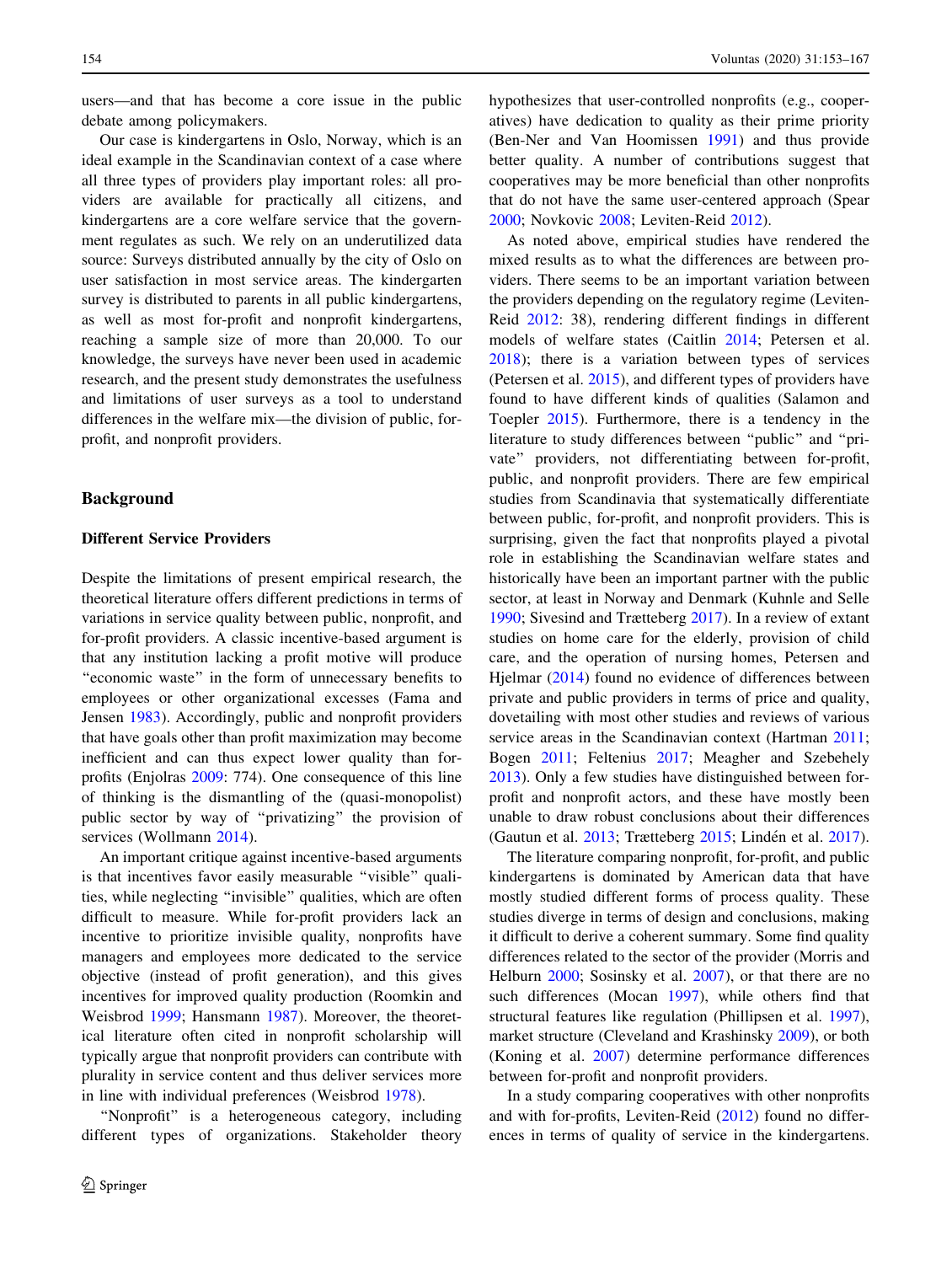She could, however, document greater parental involvement in cooperatives. It is also striking that greater parental participation in boards was a predictor for quality. In Norway, parents normally control the board in parentowned cooperative kindergartens.

Studies based on North American data do not necessarily travel easily to Europe, where the public sector plays a much more important role in the welfare mix. Studying kindergartens in Sweden, Vamstad ([2012\)](#page-14-0) found that parents in cooperative (nonprofit) childcare facilities were more content with services than parents in public institutions. In this study, for-profit providers were not included. A study comparing quality based on ethnographic observations in kindergartens found no differences between public and private providers in Norway (Bjørnestad and Os [2018\)](#page-13-0). The study did not differentiate between nonprofit and for-profit providers. To our knowledge, only Lindén et al. [\(2017](#page-13-0)) have made comparisons of kindergartens in all three sectors in Scandinavia. They found somewhat higher user satisfaction among users of for-profit, compared with nonprofit, kindergartens in Norway. However, due to data limitations (few observations), the study failed to produce statistically significant differences between providers when controlling for users' sociodemographic characteristics.

What these studies reveal is that the differences between public, nonprofit, and for-profit providers depend on the institutional setting, and that the broad expectations that can be inferred from the theoretical literature is difficult to identify in empirical studies. Moreover, in spite of these differences being at the core of nonprofit scholarship, there is a limited amount of relevant studies from which to build expectations. Due to the important role of institutional features of the welfare model, it is necessary to examine the differences between public, for-profit, and nonprofit providers across service areas and welfare models and to be specific about which aspect of the provision one wants to understand. In this paper, we contribute by investigating parental satisfaction within the Scandinavian welfare context.

## Civil Society and the Welfare State in Norway

The Norwegian (and Scandinavian) societal model encompasses a distinct welfare component and a civil society component, which are intertwined. The Scandinavian model of civil society is characterized by a high level of citizen participation in voluntary organizations, measured in terms of memberships and in volunteers (Henriksen et al. [2019](#page-13-0)). Voluntary organizations have traditionally recruited broadly and have been important for social integration and equality (Enjolras and Strømsnes [2018\)](#page-13-0). During the expansion of the welfare state in the after-war period, civil society organizations played a major role in the provision of welfare services and constituted an important practical and ideological alternative to the state, while the market was not yet a relevant player (Selle et al. [2018](#page-14-0)).

Over the last few decades, however, service provision has been professionalized with paid staff delivering most services. Moreover, for-profit market actors have gained importance in the welfare mix, propelled partly by new public management reforms that have come to dominate the relations between the state as a funder and the nonpublic providers (Selle et al. [2018\)](#page-14-0). Parallel with the growth of the welfare state, Scandinavian civil societies have increasingly become dominated by leisure organizations, and organizations providing welfare services constitute a moderate share of the organizational landscape (Henriksen et al. [2019\)](#page-13-0). Yet, as the Norwegian nonprofit providers have lost its relative position over the last decades, they remain an important part of the welfare mix with approximately 80% of the welfare market as a whole. Moreover, the nonprofit sector has grown substantially in real numbers over the last decades as the entire welfare sector has expanded. For-profit growth has come mainly at the expense of the public sector (Sivesind [2017](#page-14-0)). The nonprofit kindergartens represent a wide set of institutions like local diaconal kindergartens, cooperatives, small foundations, and one big chain of nonprofit kindergartens. What sets the nonprofit kindergartens apart from nonprofit service providers in other service areas is that there are mostly local cooperatives where the parents own the one kindergarten their child attends and other small nonprofit entities. Few kindergartens are part of big national organizations like those that we find, for example, in care for the elderly, where big national professional organizations dominate among the nonprofits.

Equity in service quality is historically one of the central features of the Scandinavian model (Rothstein [1998](#page-14-0)). Traditionally, key strategies to obtain equal service quality for all citizens have been in place through the state: public financing, public regulation, and public provision of core welfare services (Fritzell et al. [2005](#page-13-0)). The nonprofit sector has played an important role alongside the state, but overall, the welfare mix in Scandinavia is probably dominated more by the public sector than in any other western region (Anheier and Salamon [2006](#page-13-0); Salamon et al. [2004](#page-14-0)). In order to uphold the egalitarian ideals of the welfare model while increasing the use of NPM and for-profit providers, the state heavily subsidizes and regulates the private contractors. This is probably an important explanation as to why some studies have found smaller differences between private and public providers in Scandinavia than in Anglo-Saxon countries (Caitlin [2014\)](#page-13-0). A prerequisite enabling non-public providers to deviate from the public norm is that they have a certain degree of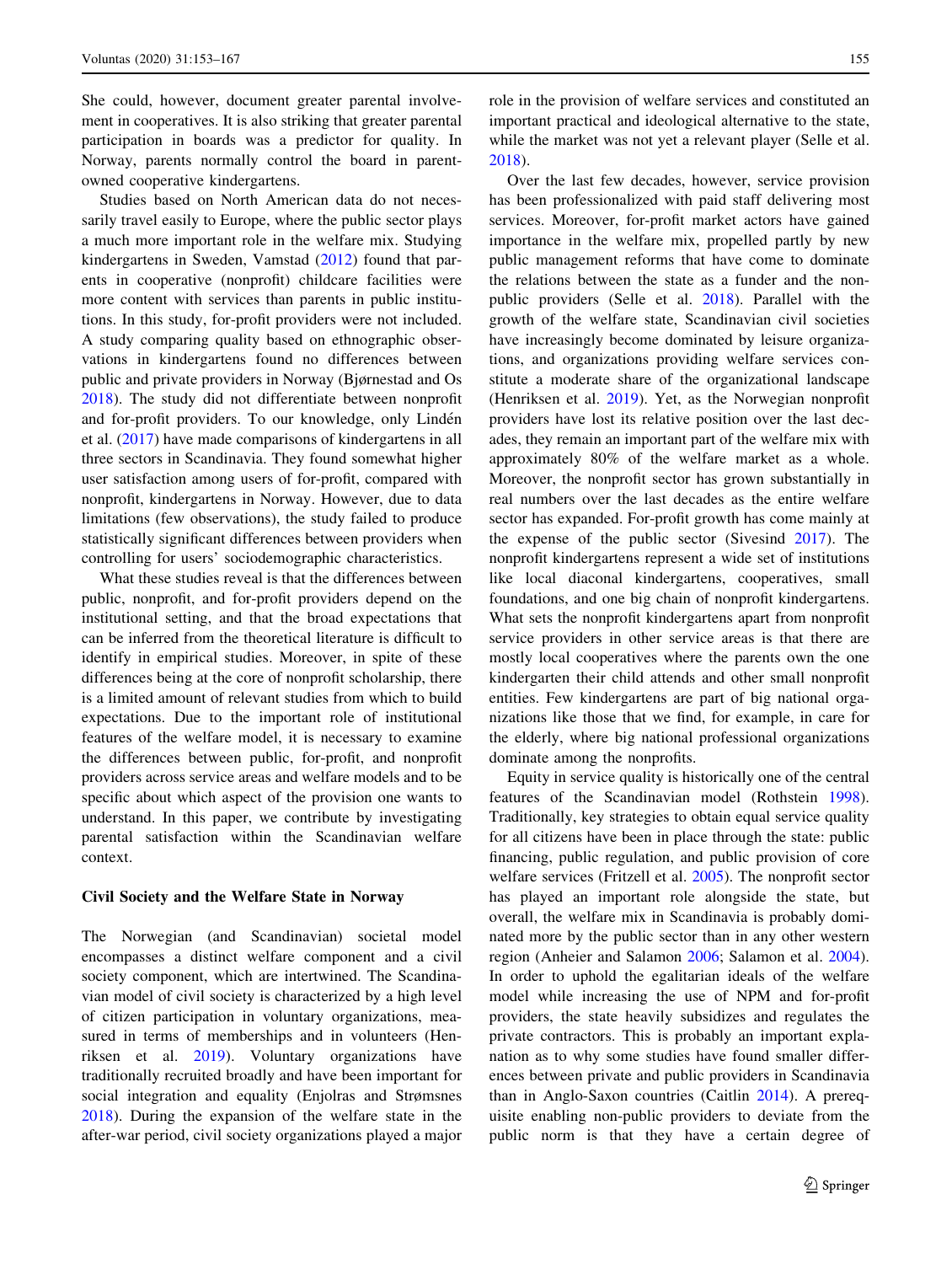administrative freedom to develop distinctive services and that users are free to choose a provider that fits their preferences (Sivesind et al. [2017](#page-14-0)).

## Measuring ''Quality'' Through User Satisfaction

The practice of conducting user satisfaction surveys on public services is a relatively new phenomenon, one that became widespread in the USA in the 1990s and then subsequently in Europe (Lindén et al. [2017:](#page-13-0) 262).

The use of user surveys to inform us about sector differences must be done with careful interpretation. Although some studies (e.g., Charbonneau and Van Ryzin [2012\)](#page-13-0) have demonstrated that user surveys and objective indicators correspond, other studies suggest we should be careful when assuming a consistent relationship between performance, experienced performance, and satisfaction (Andersen and Hjortskov [2016\)](#page-13-0). There are various reasons for this. First, answers on a user survey can be based on users' predispositions and expectations, not necessarily on aspects of the provider (James [2007\)](#page-13-0). Second, in the case of kindergartens, users are next of kin (parents), visiting kindergartens for a very limited part of the time when their children are present. Third, although users formally have freedom in choosing kindergartens, in practice, there is often a supply shortage. Therefore, most parents accept what they can get, as long as it is near their homes. Thus, while parents' free choice is a formal right, it is not necessarily always a reality. Fourth, the supply of for-profit and nonprofit kindergartens might not be equal across neighborhoods in Oslo. Findings from Sweden show that for-profit and nonprofit schools are more likely to be found in wealthy neighborhoods, leaving poorer neighborhoods primarily to public providers (Gustafsson et al. [2016](#page-13-0): 51). We can remedy some of this by controlling for neighborhood wealth in the analysis, but we cannot fully rule out problems in selection bias.

Even if user satisfaction is not a perfect measure of actual ''quality,'' it is a component of perceived quality and an important part of the big picture when assessing a service area. It is also an important aspect to study in its own right. In the case of kindergartens, parents are responsible for their children, and it is their right and privilege to make good decisions on their child's behalf. Since information is a key factor in any purchase of a service, a user survey captures the assessment done by users with their available information. Welfare services are services where quality is inherently difficult to assess (Moberg et al. [2016;](#page-13-0) Ben-Ner et al. [2018\)](#page-13-0). The reputation of the providers is therefore a key factor, and there are few comparative indicators available for parents seeking information about kindergartens (Vlassopoulos [2009](#page-14-0)). The importance of user surveys in this regard is underlined by the observation that many kindergartens use the results from the surveys to promote their kindergarten in order to attract more clients. The results from user surveys are thus instrumental to the dynamic between the nonprofit, for-profit, and public sectors. In effect, the surveys might affect user choice among parents searching for a proper kindergarten for their children.

## The Case: Kindergartens in Oslo

Kindergartens in Oslo represent a good case to illustrate the differences between public, nonprofit, and for-profit providers in the Scandinavian welfare context. To make general inferences about satisfaction with different sectors, it is beneficial that all sectors have a certain share of the market and are not only catering to niches in the margins of the citizenry. This situation is usually not common in Scandinavia (Sivesind [2017\)](#page-14-0), but kindergartens in Oslo are one of the exceptions in that all three sectors have an important share: Public providers constitute about half of the market, whereas for-profit and nonprofit providers share the other half. Kindergartens are a service area with considerable public regulation, like all welfare in Norway, but the flexibility in the public guidance is larger than in, for example, hospitals and elderly care, and all kindergartens are subject to the same national legislation, unlike, for example, schools in Norway and Denmark. Both the market situation and the national legislation thus make kindergartens a suitable case for studies of sector differences in Scandinavian welfare.

In Norway, kindergartens—also referred to as day care centers<sup>1</sup>—are voluntary to use, but widely seen as a natural first step on the educational ladder (Trætteberg and Lidén [2018](#page-14-0)). Most children in Norway enroll in kindergartens at the age of one, and more than 99% of children attend kindergartens at some point before being enrolled in compulsory schooling at the age of six (Moafi [2017](#page-13-0)). Most kindergartens offer services to children in all age groups between one and six.

Kindergartens are a municipal service, which means that even if regulation is mostly national, municipalities run public kindergartens and are responsible for the funding and supervision of non-public kindergartens. Oslo—the nation's capital and the largest municipality in Norway—is a particularly relevant case to study for at least two reasons. First, Oslo is densely populated, and most families can find public, nonprofit, and for-profit kindergartens near their homes. In theory, there is free choice with kindergartens,

 $1$  In this paper we use the term "kindergarten," which is in line with what public authorities in Norway use in official documents (see, for example, Ministry of Education and Research: [https://www.regjerin](https://www.regjeringen.no/en/topics/families-and-children/kindergarden/id1029/) [gen.no/en/topics/families-and-children/kindergarden/id1029/](https://www.regjeringen.no/en/topics/families-and-children/kindergarden/id1029/)).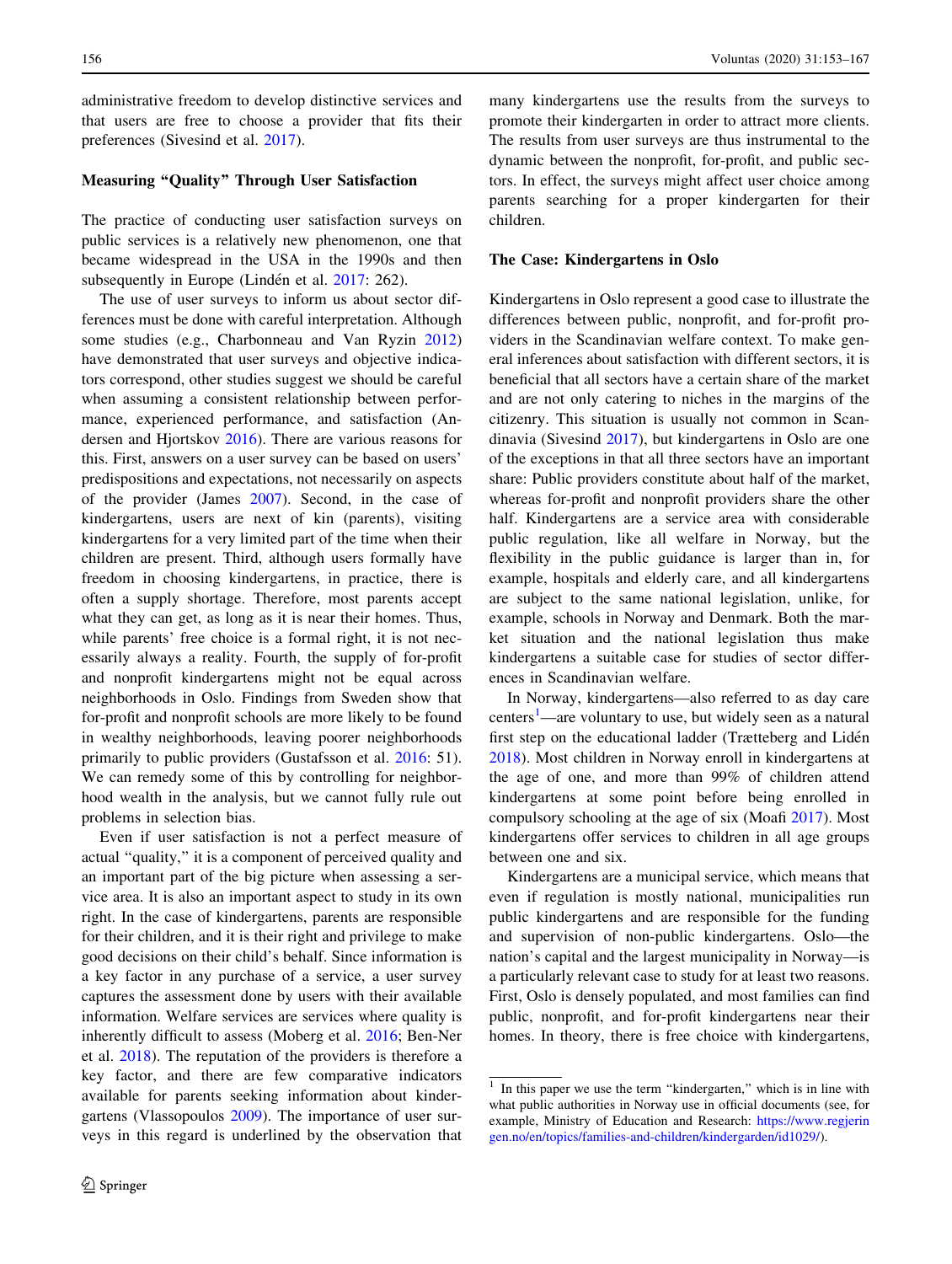meaning parents can apply to any kindergarten they want. All kindergartens are listed with key information on the city of Oslo website. However, as discussed above, due to capacity shortages, real user choice is sometimes limited. Approximately, one-third of the kindergartens are nonprofit, something that enables us to examine both parentowned cooperatives and other nonprofits separately. Second, in accordance with national legislation, regardless of service provider, the fee that parents pay for a kindergarten is capped at a relatively low level. However, kindergartens can charge extra for food service, which has resulted in significant variations: Some kindergartens charge no extra fee and expect kids to bring lunchboxes, while others offer warm meals every day and increase the total payment by as much as 30%. To keep costs for parents low, the city of Oslo has prohibited public kindergartens from charging more than what it costs to offer a simple meal with bread every day. In this way, the city has put a straitjacket on one of the areas in which national regulation leaves the most room for kindergartens to adapt services to parents' preferences.

Thus, food service is the one important exception to the maximum fee kindergartens are allowed to charge parents, and it is particularly interesting to see whether differences in user satisfaction are related to food service. It is likely that for-profit and nonprofit providers on average offer more expensive food services because they find this to be in line with parents' preferences. Therefore, one would expect that users of for-profits and nonprofits are more satisfied with the food service than users of public kindergartens, which, in turn, might lead to higher user satisfaction overall.

#### Data and Methods

We rely on a large-scale survey on user satisfaction with kindergartens, carried out in Oslo in 2015. The survey was distributed to parents with children in all public kindergartens, as well as most for-profit and nonprofit kindergartens. Parents provided unique answers for each individual child, reaching a sample size of more than 24,000. In 2015, nearly 37,000 children were enrolled in kindergartens in Oslo, indicating that about 65% of users responded to the survey.<sup>2</sup> The survey was developed and administered by the city administration, and although certain non-public kindergartens did not take part, the vast majority of parents with children in a kindergarten were invited to participate. There is a possibility that non-public kindergartens not participating in the survey deviate from those participating, but, unfortunately, we do not have information on the kindergartens that did not participate. If

there are systematic differences, one might expect poorperforming kindergartens to avoid participating in the survey, leading to somewhat inflated satisfaction scores among non-public kindergartens. We do, however, believe this to be a minor problem, as the vast majority of the kindergartens participated. As shown in Table [1](#page-5-0), the share of non-public kindergartens in the sample is fairly similar to the real distribution of kindergartens in Oslo.

The survey included several questions measuring user satisfaction with different aspects of kindergartens, making it possible to study whether different providers have distinct qualities. Furthermore, as will be described in more detail below, we added contextual data on each kindergarten and the geographical area in which each kindergarten is located.

Due to the hierarchical structure of the data set, we employed three-level linear regression models, in which Level 1 comprises individual responses, Level 2 includes characteristics of each kindergarten, and Level 3 is the neighborhood where various kindergartens are located.

#### Dependent Variables

To study whether different providers have distinct qualities, we constructed five different dependent variables on user satisfaction:

General satisfaction consists of mean responses on two general items (''All in all, are you satisfied with your daycare center?"<sup>3</sup> and "Would you recommend your daycare center to others?''). Answers to each single item were provided on a scale of 1 ("Dissatisfied") to 6 (''Satisfied'').

In addition to these general items, the questionnaire consisted of 26 items measuring satisfaction with more detailed features of the kindergartens, using the same 1–6 scale. A principal component factor analysis revealed that 23 of these items cluster in four separate factors (one item loads on two factors, whereas two items do not load on any factor). We constructed four dependent variables based on mean scores on the variables comprising these factors. The results from the factor analysis and exact question wording of each item are displayed in Table [4](#page-12-0) in Appendix.

Educational development (Factor 1) comprises seven items that all measure the role that kindergartens have as educational institutions, where children develop physical, social, and cognitive skills, in addition to language.

Care and safe feeling (Factor 2) comprises seven items that center around how parents perceive the care given to their children, i.e., whether the children are happy, have

<sup>2</sup> Numbers retrieved from Statistics Norway.

<sup>&</sup>lt;sup>3</sup> Even though public authorities in Norway use the term "kindergarten,'' the English version of the questionnaire used the term ''daycare center.''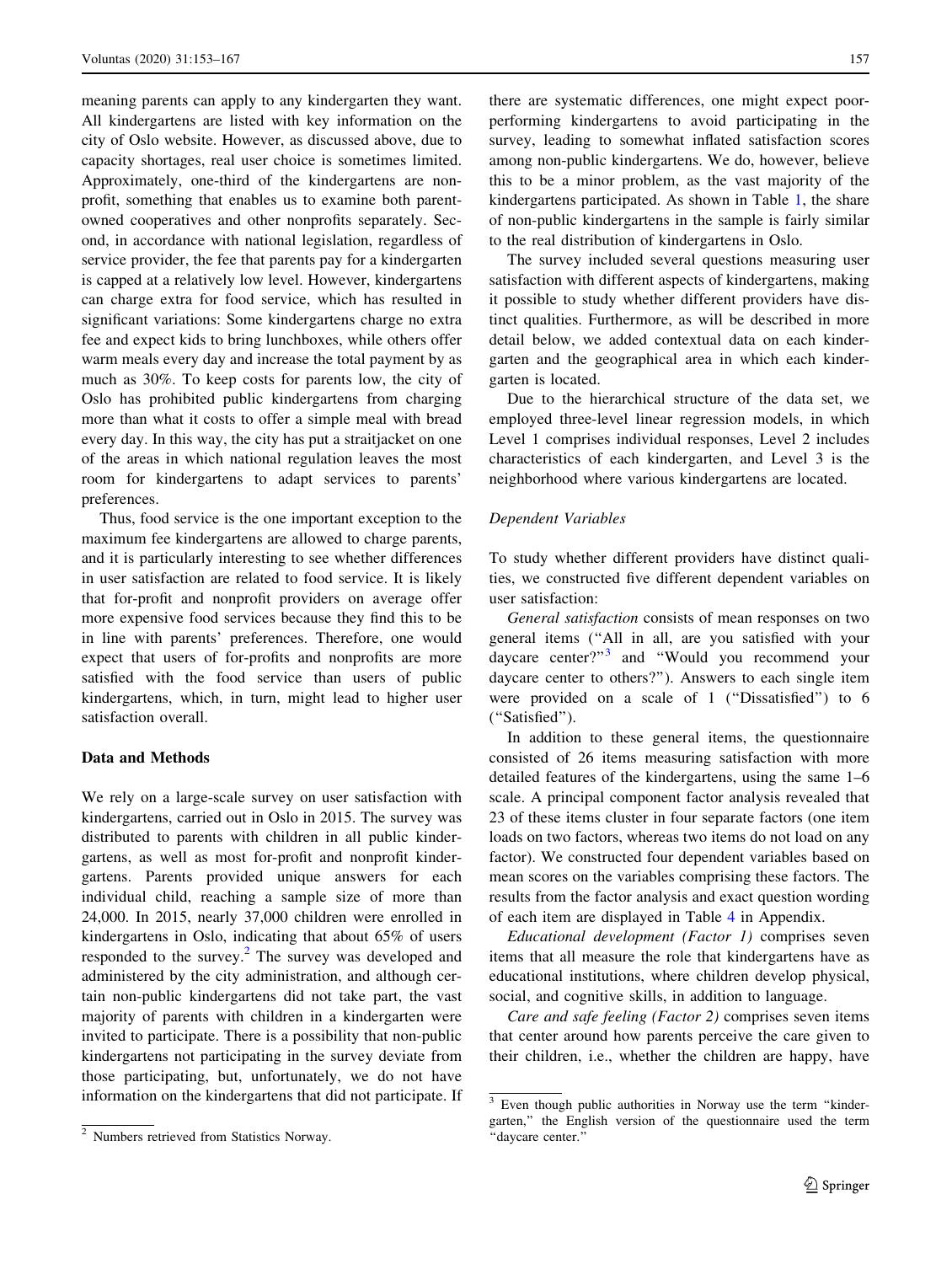<span id="page-5-0"></span>Table 1 Descriptive statistics

| Dependent variables                       | Mean  | SD    | Min          | Max          | $\boldsymbol{n}$ |
|-------------------------------------------|-------|-------|--------------|--------------|------------------|
| General satisfaction                      | 5.20  | 0.97  | 1            | 6            | 22,238           |
| Educational development (Factor 1)        | 5.00  | 0.85  | 1            | 6            | 22,214           |
| Care and safe feeling (Factor 2)          | 5.27  | 0.74  | 1            | 6            | 22,229           |
| Information and user influence (Factor 3) | 4.80  | 0.96  | 1            | 6            | 22,137           |
| Physical infrastructure (Factor 4)        | 4.93  | 0.92  | 1            | 6            | 22,105           |
| Independent variables-level 1             |       |       |              |              |                  |
| Age of child                              | 3.10  | 1.38  | $\mathbf{0}$ | 6            | 22,238           |
| First year                                | 0.24  | 0.43  | $\mathbf{0}$ | 1            | 22,238           |
| Level 2                                   |       |       |              |              |                  |
| Public                                    | 0.56  |       | $\Omega$     | $\mathbf{1}$ | 530              |
| For-profit                                | 0.21  |       | $\mathbf{0}$ | $\mathbf{1}$ | 530              |
| Parent cooperatives                       | 0.08  |       | $\mathbf{0}$ | $\mathbf{1}$ | 530              |
| Other nonprofits                          | 0.15  |       | $\Omega$     | $\mathbf{1}$ | 530              |
| Share of educational supervisors          | 0.56  | 0.11  | 0.26         | $\mathbf{1}$ | 530              |
| Areal                                     | 5.15  | 1.35  | 2.40         | 11           | 530              |
| Food cost per month                       |       |       |              |              |                  |
| $0-199$ NOK                               | 0.65  |       | $\mathbf{0}$ | $\mathbf{1}$ |                  |
| 200-299 NOK                               | 0.10  |       | $\Omega$     | $\mathbf{1}$ | 530              |
| 300-399 NOK                               | 0.16  |       | $\mathbf{0}$ | 1            | 530              |
| 400-499 NOK                               | 0.05  |       | $\Omega$     | $\mathbf{1}$ | 530              |
| $500 + NOK$                               | 0.04  |       | $\Omega$     | 1            | 530              |
| Total number of children                  | 59.14 | 33.33 | $\tau$       | 200          | 530              |
| Children per FTE                          | 5.90  | 0.61  | 1.2          | 7.5          | 530              |
| Level 3                                   |       |       |              |              |                  |
| In community wealth                       | 0.49  | 0.14  | 0.16         | 1            | 274              |

good relations with staff and other children, and are generally looked after in a satisfying manner.

Information and user influence (Factor 3) comprises five items about the information that parents receive regarding the day-to-day operation of the kindergarten and changes that take place generally, as well as the development of the child specifically.

Physical infrastructure (Factor 4) comprises four items measuring whether indoor and outdoor facilities are satisfying for development, playing, and learning, as well as the quality of hygiene and venue security standards.

The five dependent variables are highly correlated, with correlation coefficients ranging from  $r = 0.58$  (*Factor 3*) and Factor 4) to 0.80 (general satisfaction and Factor 2), indicating that generally satisfied users express high satisfaction with a kindergarten regardless of what feature is measured.

## Independent Variables

We constructed independent variables on three levels. The survey did not include many background variables, but on the individual level (Level 1), we included controls for age of the child (0–6 years) and dummy identifying users with short experience, i.e., children who first entered kindergarten during the most recent year.

On the kindergarten level (Level 2), the principal variable is provider, which distinguishes between public, forprofit, nonprofit parent cooperatives and other nonprofit providers. The city of Oslo owns all public kindergartens. Other nonprofit providers comprise mainly charities, voluntary organizations, and diaconal institutions, whereas for-profit kindergartens are mostly joint-stock companies in which some are part of big chains of kindergartens, while others are independent or have owners who own only a few institutions.

Family- and employer-supported kindergartens were excluded from the analyses, as these do not fit well within any of the main categories. Family kindergartens typically consist of an independent childminder looking after a small number of children for a limited time, often in the childminder's own home. It is a substantively different form of service than the regular kindergartens. Employer-supported kindergartens are owned and operated by firms, and all users are employees of those firms. The kindergartens themselves are not different from regular kindergartens, but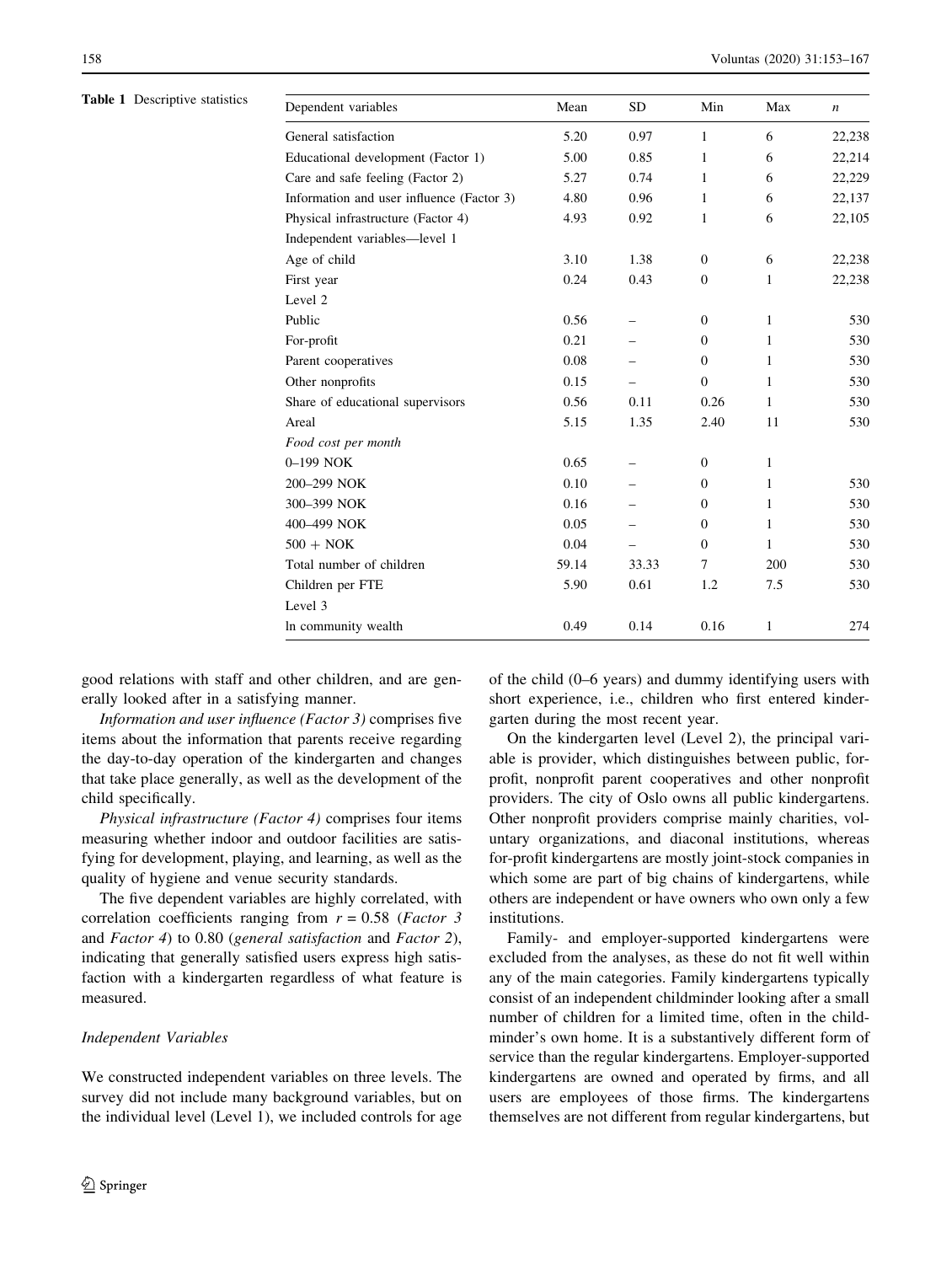their financial situation and user selection make them difficult to compare. This is a relatively marginal offer as only very few employers have their own kindergartens.

Another key variable on the kindergarten level is food cost per month, which, as mentioned above, is the only expense that varies among kindergartens. Food cost per month is likely to be correlated with the quality of food service in the kindergartens. It correlates with an item in the survey concerning satisfaction as to whether kindergartens ''focused on health and a healthy diet.'' This variable did not load on any of the factors we estimated to construct dependent variables (see Table [4\)](#page-12-0). The mean score on this item is 4.6 (on a 1–6 scale) in kindergartens with NOK 0–199 in monthly food cost, 5.0 in kindergartens with NOK 300–399 in monthly food cost, and 5.3 in kindergartens with NOK  $500 +$  in monthly food cost.

Additional variables on the kindergarten level are overall size (total number of children), number of children per employee (FTE: full-time equivalent), share of educational supervisors per FTE, and size of playing area per child. Variables on the kindergarten level were constructed on the basis of official information from the city of Oslo and the Norwegian Directorate for Education and Training.

On the geographical level (Level 3), we included a variable measuring economic affluence (log of mean score on residents' average income and fortune) in the neighborhood (postal code) where each kindergarten is located. Oslo is a city with considerable socioeconomic inequalities among different neighborhoods (Ljunggren [2017](#page-13-0)), and these inequalities might lead to selection effects in which parents from different socioeconomic strata systematically choose different kindergartens (Ball [2003;](#page-13-0) Yang Hansen and Gustafsson [2016](#page-14-0)). Oslo has more than 630 unique postal codes (and about 680,000 inhabitants), making it a rather nuanced measure of neighborhoods. The data set shows that public kindergartens are overrepresented in poor areas, while for-profit and parent cooperative kindergartens are overrepresented in affluent areas (correlation coefficients between neighborhood wealth and provider are  $r = -0.27$  [public],  $r = 0.19$  [for-profit],  $r = 0.15$  (parent cooperatives), and  $r = 0.04$  [other nonprofits]). Thus, geographical affluence may affect quality/user satisfaction directly, and in addition, this variable indirectly controls for the affluence level of individual respondents. Ideally, we wanted a measure of individual affluence, but this was not included in the survey. However, as most parents choose kindergartens located near their homes, a strong correlation likely exists between individual and neighborhood affluence.

Descriptive statistics for all variables are summarized in Table [1](#page-5-0). A total of more than 22,000 users with children in one of the 530 public, for-profit, parent cooperatives or other nonprofit kindergartens participated in the survey in 2015. These kindergartens were located in 274 neighborhoods in Oslo. Table [1](#page-5-0) further shows that more than half of the kindergartens were operated by a public provider, 23% were operated by a for-profit provider, 8% were parent cooperatives, and 15% were operated by another nonprofit provider. As mentioned above, this distribution is fairly similar to the real distribution of kindergartens in Oslo (see also case description above).

## Results

We present the results in two steps, the first of which entails demonstrating the relationship between the provider and the different measures of satisfaction, including control variables on the three levels stepwise. In the second step, multilevel models that include all control variables are presented.

Table [2](#page-7-0) displays user satisfaction (predicted probabilities based on the margins command in Stata) with kindergartens by provider and controlling for variables on Levels 1, 2, or 3 stepwise. The table shows that satisfaction with for-profit, parent cooperatives, and other nonprofit kindergartens is significantly higher than satisfaction with public kindergartens when controlling for Level 1 (age of child and first year attending) and Level 3 variables (neighborhood wealth). However, when controlling for Level 2 (kindergarten characteristics) variables, the differences in user satisfaction are reduced, particularly between public and for-profit kindergartens, in which the difference is no longer statistically significant.

Thus, certain kindergarten features explain differences in user satisfaction. Looking more closely at the different Level 2 variables, we find that food cost per month seems particularly important. Excluding all explanatory factors except food cost per month in the multivariate regression models produces fairly similar differences between providers as in models controlling for all Level 2 variables. Figure [1](#page-8-0) illustrates the differences in user satisfaction between public providers (baseline) and for-profit, parent cooperatives, and other nonprofit providers with no controls (''dark-gray dots'') and only including controls for food cost (''light-gray dots'').

Figure [1](#page-8-0) shows that differences in satisfaction scores between public providers on the one hand and for-profit and nonprofit providers on the other hand are reduced when controlling for monthly food cost. Indeed, adjusting for food cost, the difference between for-profit and public providers is no longer statistically significant on four out of five measures. The only significant difference is on the measure of satisfaction with physical infrastructure, but this difference is small (0.15 on a 1–6 scale) and only significant at the 0.05 level—which is a rather weak level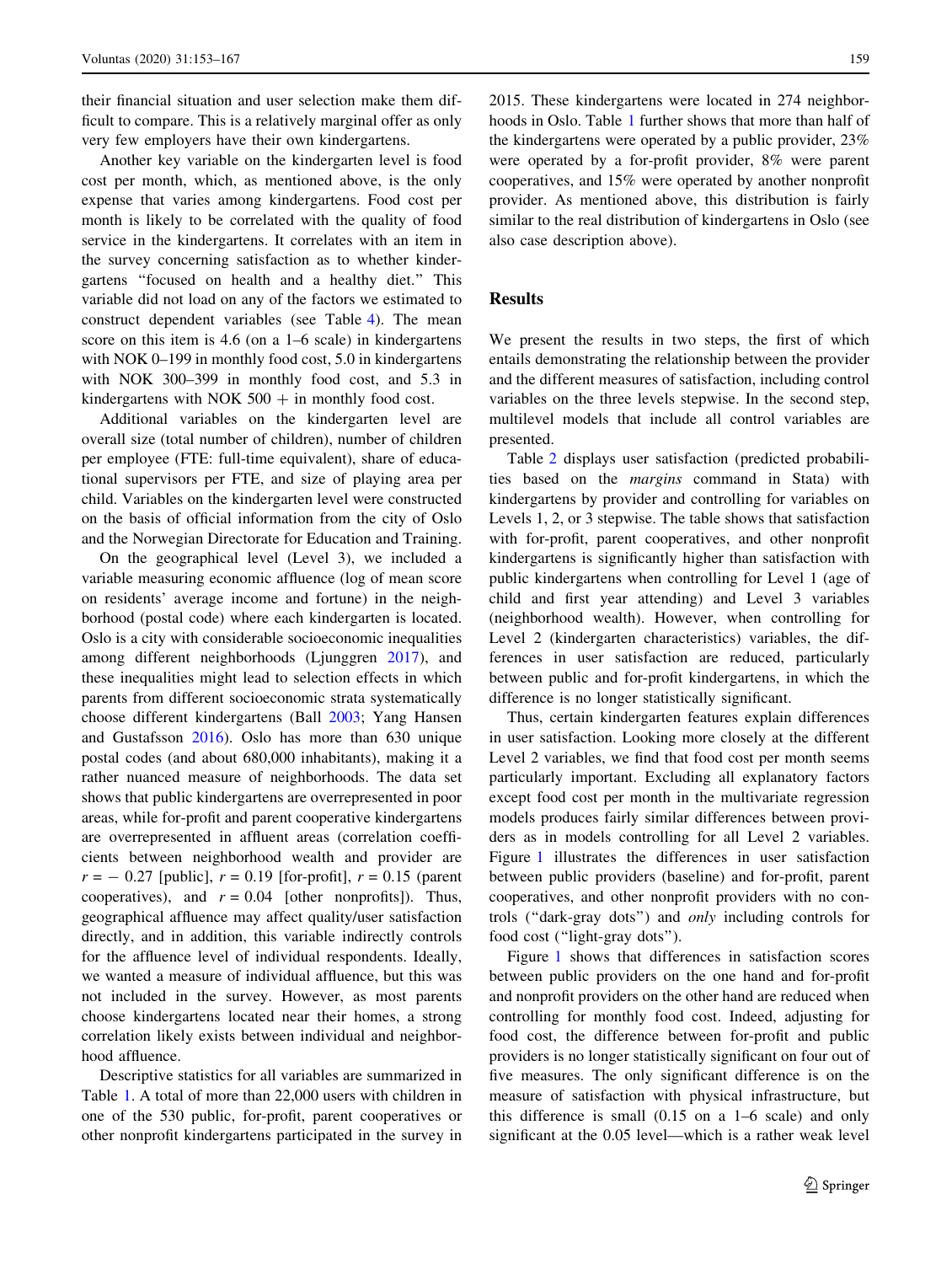<span id="page-7-0"></span>

|                    | General<br>satisfaction | Educational<br>development<br>(Factor 1) | Care and<br>safe feeling<br>(Factor 2) | Information and<br>user influence<br>(Factor 3) | Physical<br>infrastructure<br>(Factor 4) |
|--------------------|-------------------------|------------------------------------------|----------------------------------------|-------------------------------------------------|------------------------------------------|
| (No controls)      |                         |                                          |                                        |                                                 |                                          |
| Public (baseline)  | 5.08                    | 4.90                                     | 5.19                                   | 4.72                                            | 4.77                                     |
| For-profit         | $5.26***$               | $5.04***$                                | $5.31***$                              | 4.85***                                         | $5.01***$                                |
| Parent cooperative | $5.59***$               | $5.31***$                                | $5.53***$                              | $5.13***$                                       | $5.37***$                                |
| Other nonprofit    | $5.40***$               | $5.14***$                                | $5.40***$                              | 4.97***                                         | $5.18***$                                |
| (Level 1 controls) |                         |                                          |                                        |                                                 |                                          |
| Public (baseline)  | 5.08                    | 4.90                                     | 5.19                                   | 4.72                                            | 4.76                                     |
| For-profit         | 5.26***                 | $5.04***$                                | $5.31***$                              | 4.85***                                         | $5.01***$                                |
| Parent cooperative | $5.60***$               | $5.31***$                                | $5.53***$                              | $5.13***$                                       | 5.38***                                  |
| Other nonprofit    | $5.40***$               | $5.14***$                                | $5.40***$                              | 4.98***                                         | 5.19***                                  |
| (Level 2 controls) |                         |                                          |                                        |                                                 |                                          |
| Public (baseline)  | 5.12                    | 4.93                                     | 5.22                                   | 4.74                                            | 4.81                                     |
| For-profit         | 5.17                    | 4.98                                     | 5.25                                   | 4.77                                            | $4.96*$                                  |
| Parent cooperative | 5.52***                 | $5.26***$                                | 5.47***                                | 5.05***                                         | $5.34***$                                |
| Other nonprofit    | $5.31**$                | $5.08*$                                  | $5.33*$                                | 4.89*                                           | $5.14***$                                |
| (Level 3 controls) |                         |                                          |                                        |                                                 |                                          |
| Public (baseline)  | 5.09                    | 4.91                                     | 5.20                                   | 4.73                                            | 4.77                                     |
| For-profit         | $5.24***$               | $5.02**$                                 | 5.29***                                | $4.83**$                                        | $5.00***$                                |
| Parent cooperative | $5.56***$               | 5.28***                                  | $5.50***$                              | 5.09***                                         | 5.35***                                  |
| Other nonprofit    | 5.39***                 | $5.13***$                                | 5.39***                                | 4.96***                                         | $5.18***$                                |
| n                  | 22,238                  | 22,214                                   | 22,229                                 | 22,137                                          | 22,105                                   |

Marginal means from multilevel models. Entries are marginal means from multilevel linear regression models. Level 1 controls include age of child and first year attendance. Level 2 controls include share of educational supervisors, areal, food cost per month, total number of children, and children per FTE. Level 3 controls include (ln) community economic affluence

\*\*\* $p = 0.001$ ; \*\* $p = 0.01$ ; \* $p = 0.05$ ;  $\dagger p = 0.1$ 

of significance in a survey with more than 20,000 respondents. All measures of satisfaction generally follow the same pattern, in which parent cooperatives and other nonprofit providers yield the highest scores, followed by for-profit and public providers. The substantive differences are limited, but satisfaction with physical infrastructure stands out somewhat. On this particular measure, adjusted for food cost, users of parent cooperatives express 0.5 scale point higher satisfaction than users of public kindergartens. One possible explanation is that public kindergartens on average are older and more ''worn out.'' Alternatively, non-public kindergartens may be better at maintaining their infrastructure. Unfortunately, we did not have data that could measure such mechanisms directly.

Including all variables simultaneously does not alter these findings much (Table [3](#page-9-0)). Across all analyses, satisfaction is highest among users of parent cooperatives, followed by other nonprofit kindergartens. For-profit kindergartens do not deviate significantly from public kindergartens when including all controls.

On Level 2, the share of educational supervisors, total playing area (areal), total number of children, and children per FTE are unrelated to user satisfaction, leaving food cost per month the only Level 2 variable with explanatory power. Controlling for all other variables, food cost does not seem to be a very strong predictor of satisfaction. Instead, we observe a weak curvilinear relationship, whereby satisfaction is highest among those with moderate food expenses (NOK 200–299). In alternative model specifications where we replace monthly food cost with a variable measuring satisfaction with the kindergartens' focus on health and a healthy diet (as described above), we observed a positive significant relationship ( $p \lt 0.001$ ) with all dependent variables (results may be retrieved upon request). A possible interpretation of these relationships is that low food costs indicate poor food service and thus a limited focus on health and a healthy diet, while too high costs increase expectations beyond what is possible to deliver.

On the neighborhood level, the results suggest that a consistent positive relationship exists between affluence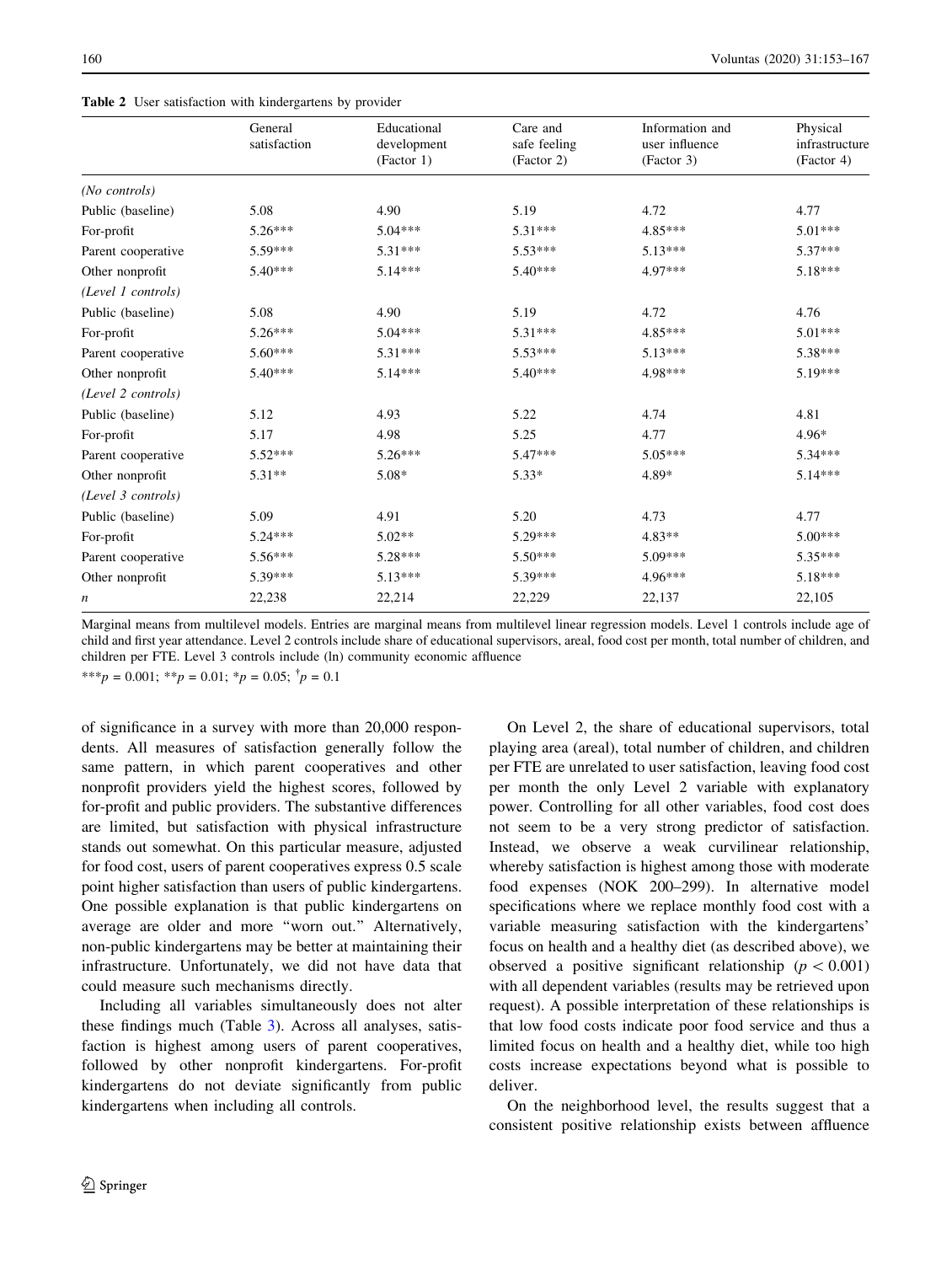<span id="page-8-0"></span>Fig. 1 Satisfaction with child care institutions in Oslo in 2015, unadjusted and adjusted for monthly food cost. Marginal means from multilevel regression analysis. Deviations from public provider



and user satisfaction. Kindergartens in affluent neighborhoods receive more positive evaluations than kindergartens in poorer neighborhoods.

The full models also suggest that general user satisfaction and satisfaction with care and safe feeling (Factor 2) are negatively related to the age of the child, and also that general satisfaction and satisfaction with information and user influence (Factor 3) and satisfaction with physical infrastructure (Factor 4) are higher among those with short experience ("First year"). In other words, a tendency exists for parents with shorter experience to express higher satisfaction compared with parents with longer experience. This is not surprising, as one might assume that parents' expectations for kindergartens increase as they gain experience having children in kindergarten.

# **Discussion**

A key insight from this study is that most users of kindergartens in Oslo are satisfied with the services they receive, confirming earlier studies of user satisfaction with welfare services in Scandinavia generally (Van Deth et al. [2007\)](#page-14-0) and in Norwegian kindergartens specifically (Lindén et al. [2017;](#page-13-0) Christensen and Lindén [2017\)](#page-13-0).

Still, we see differences between institutional sectors: Across various measures, user satisfaction is somewhat higher among parents with children in parent cooperatives and other nonprofit kindergartens than parents with children in for-profit and public kindergartens. Extant studies showing that user satisfaction is higher in private than in public kindergartens did not differentiate between nonprofit and for-profit kindergartens (Christensen and Lindén [2017](#page-13-0)). However, the present study suggests that private kindergartens outperform public kindergartens mainly because of nonprofit options, and in particular parent cooperatives. This finding runs contrary to a study from Norway suggesting that higher levels of satisfaction exist with for-profit compared with nonprofit kindergartens, but that particular study was based on a general survey on user satisfaction with welfare services and had a limited number of respondents with relevant experience (Lindén et al. [2017](#page-13-0)).

The tight regulatory regime of Norwegian kindergartens is illustrated by the finding that user satisfaction is not affected by factors such as education of staff or number of children per staff member, unlike the cited studies from the US context (Phillipsen et al. [1997](#page-13-0)). The minimum standards are shared by all institutional sectors, and with a fixed fee, so few incentives exist to increase staff above minimum standards. Thus, the limited variation between institutional sectors is likely to be caused by tight government regulations. Within the present regulatory regime in Norway, food is the only service in which kindergartens are allowed to charge an extra fee. Accordingly, the analyses suggest that food service quality is one explanation for differences among providers. The relationship between food service and user satisfaction indicates the potential for differentiation that exists when providers are allowed to adapt services to users' preferences. Sivesind et al. ([2017\)](#page-14-0)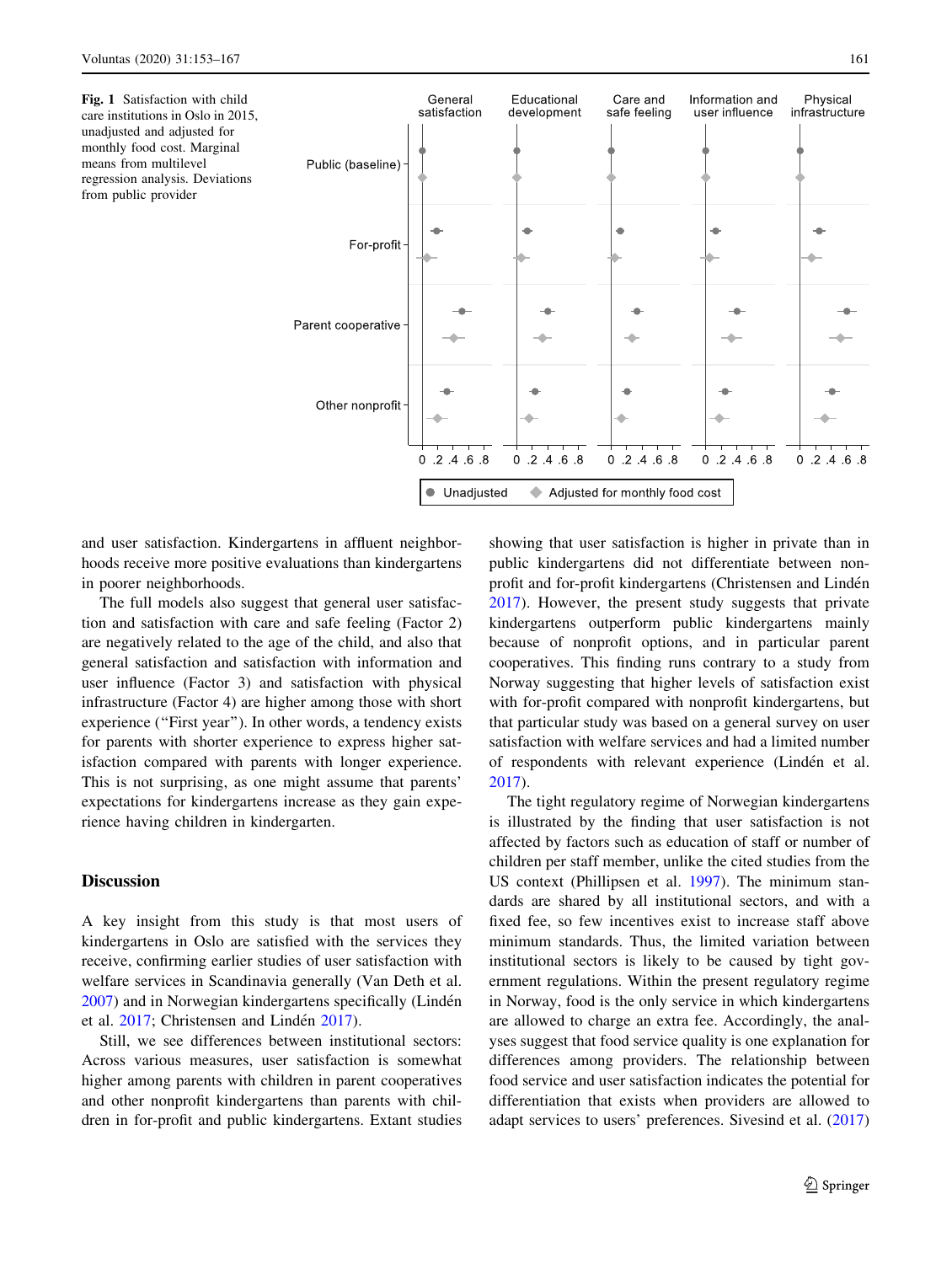<span id="page-9-0"></span>

| Table 3 User satisfaction with kindergartens in Oslo in 2015, | General satisfaction    |                                   | Educational development<br>multilevel linear regression<br>(Factor 1) |                                   | Care and safe feeling<br>(Factor 2) |                                                 | Information and user<br>influence (Factor 3) |                                         | Physical infrastructure<br>(Factor 4) |                                   |
|---------------------------------------------------------------|-------------------------|-----------------------------------|-----------------------------------------------------------------------|-----------------------------------|-------------------------------------|-------------------------------------------------|----------------------------------------------|-----------------------------------------|---------------------------------------|-----------------------------------|
|                                                               | $\widehat{=}$<br>(Model | $\widehat{\mathcal{L}}$<br>(Model | (Model 1)                                                             | $\widehat{\mathcal{C}}$<br>(Model | (Model 1)                           | $\widehat{\mathcal{C}}$<br><b>Model</b>         | (Model 1)                                    | $\widehat{\mathcal{L}}$<br><b>Model</b> | (Model 1)                             | $\widehat{\mathcal{L}}$<br>(Model |
| Public (baseline)                                             |                         |                                   |                                                                       |                                   |                                     |                                                 |                                              |                                         |                                       |                                   |
| For-profit                                                    |                         | 0.03(0.07)                        |                                                                       | 0.03(0.06)                        |                                     | 0.01(0.05)                                      |                                              | 0.01(0.06)                              |                                       | $0.13$ <sup>†</sup> (0.07)        |
| Parent cooperative                                            |                         | $0.38***$<br>(0.08)               |                                                                       | $0.30***$<br>(0.06)               |                                     | $0.23***$<br>(0.05)                             |                                              | $0.28***$<br>$(0.07)$                   |                                       | $0.52***$<br>(0.08)               |
| Other nonprofit                                               |                         | $0.19***$<br>(0.07)               |                                                                       | $0.15* (0.06)$                    |                                     | $0.11*$ (0.05)                                  |                                              | $0.15*(0.07)$                           |                                       | $0.33***$<br>(0.08)               |
| Level                                                         |                         |                                   |                                                                       |                                   |                                     |                                                 |                                              |                                         |                                       |                                   |
| Age of child                                                  |                         | $-0.01*$<br>(0.01)                |                                                                       | 0.00(0.01)                        |                                     | $0.02***$<br>(0.00)<br>$\overline{\phantom{a}}$ |                                              | $0.01*(0.01)$                           |                                       | 0.00(0.01)                        |
| First year                                                    |                         | $0.10***$<br>$(0.02)$             |                                                                       | 0.01(0.02)                        |                                     | 0.02(0.01)                                      |                                              | $0.17***$<br>(0.02)                     |                                       | $0.12***$<br>(0.02)               |
| Level 2                                                       |                         |                                   |                                                                       |                                   |                                     |                                                 |                                              |                                         |                                       |                                   |
| Share of educational supervisors                              |                         | 0.00(0.17)                        |                                                                       | 0.00(0.13)                        |                                     | 0.02(0.11)                                      |                                              | (0.15)<br>$-0.10$                       |                                       | (0.17)<br>$-0.14$                 |
| Areal                                                         |                         | (0.01)<br>$-0.01$                 |                                                                       | 0.00(0.01)                        |                                     | 0.00(0.01)                                      |                                              | 0.00(0.01)                              |                                       | 0.01(0.01)                        |
| (baseline = $0-199$ NOK)<br>Food cost per month               |                         |                                   |                                                                       |                                   |                                     |                                                 |                                              |                                         |                                       |                                   |
| 200-299 NOK                                                   |                         | $0.18*(0.08)$                     |                                                                       | $0.15*(0.06)$                     |                                     | $0.10^{+}$ $(0.05)$                             |                                              | $0.13^{\dagger}$ $(0.07)$               |                                       | $0.21*$ (0.08)                    |
| 300-399 NOK                                                   |                         | 0.10(0.07)                        |                                                                       | 0.06 (0.06)                       |                                     | $0.08^{\dagger}$ (0.05)                         |                                              | 0.06(0.07)                              |                                       | 0.08 (0.07)                       |
| 400-499 NOK                                                   |                         | $0.17^{\dagger}$ (0.09)           |                                                                       | 0.07(0.07)                        |                                     | 0.10(0.06)                                      |                                              | $0.17*(0.08)$                           |                                       | 0.08(0.10)                        |
| $500 + NOK$                                                   |                         | 0.13(0.11)                        |                                                                       | 0.08(0.08)                        |                                     | 0.05(0.07)                                      |                                              | 0.10(0.09)                              |                                       | 0.12(0.11)                        |
| Total number of children                                      |                         | 0.00(0.00)                        |                                                                       | 0.00(0.00)                        |                                     | 0.00(0.00)                                      |                                              | 0.00(0.00)                              |                                       | 0.00(0.00)                        |
| Children per FTE                                              |                         | $-0.03$<br>(0.03)                 |                                                                       | (0.02)<br>$-0.02$                 |                                     | 0.00(0.02)                                      |                                              | (0.02)<br>$-0.04$                       |                                       | (0.03)<br>$-0.03$                 |
| Level 3                                                       |                         |                                   |                                                                       |                                   |                                     |                                                 |                                              |                                         |                                       |                                   |
| In community wealth                                           |                         | $0.41***$<br>(0.12)               |                                                                       | $4.84***$<br>(0.16)               |                                     | $0.39***$<br>(0.08)                             |                                              | $0.47***$<br>(0.11)                     |                                       | (0.12)<br>$0.34***$               |
| Constant                                                      | 5.20 (0.02)             | 5.14 (0.20)                       | 5.00(0.02)                                                            | 4.82 (0.16)                       | 5.27 (0.01)                         | 5.07(0.13)                                      | 4.81 (0.01)                                  | 4.76 (0.18)                             | 4.93 (0.02)                           | 4.75 (0.21)                       |
| Var (level 3)                                                 | 0.01(0.01)              | 0.00(0.00)                        | 0.01(0.01)                                                            | 0.00(0.00)                        | 0.01(0.00)                          | 0.00(0.00)                                      | 0.02(0.01)                                   | 0.00(0.01)                              | 0.02(0.01)                            | 0.00(0.00)                        |
| Var (level 2)                                                 | 0.13(0.01)              | 0.11(0.01)                        | 0.07(0.01)                                                            | 0.06(0.01)                        | 0.05(0.01)                          | 0.04(0.00)                                      | 0.09(0.01)                                   | 0.08(0.01)                              | 0.16(0.01)                            | 0.13(0.01)                        |
| Var (level 1)                                                 | 0.81(0.01)              | 0.81(0.01)                        | 0.65(0.01)                                                            | 0.65(0.01)                        | 0.50(0.00)                          | 0.50(0.00)                                      | 0.83(0.01)                                   | 0.83(0.01)                              | 0.69(0.01)                            | 0.69(0.01)                        |
| 」                                                             | $-29,774.68$            | $-29,676.17$                      | $-27,146.53$                                                          | $-27,094.34$                      | $-24,273.69$                        | $-24,202.01$                                    | $-29,825.23$                                 | $-29,727.88$                            | $-27,905.72$                          | $-27,792.14$                      |
| ICC level 3                                                   | 0.01(0.01)              | 0.00(0.00)                        | 0.02(0.01)                                                            | 0.01(0.01)                        | 0.02(0.01)                          | 0.01(0.01)                                      | 0.02(0.01)                                   | 0.00(0.01)                              | 0.02(0.01)                            | 0.00(0.00)                        |
| ICC level 2   level 3                                         | 0.15(0.01)              | 0.12(0.01)                        | 0.12(0.01)                                                            | 0.10(0.01)                        | 0.11(0.01)                          | 0.08(0.01)                                      | 0.11(0.01)                                   | 0.09(0.01)                              | 0.20(0.01)                            | 0.16(0.01)                        |

Table 3 User satisfaction with kindergartens in Oslo in 2015, multilevel linear regression Ê  $\frac{1}{2}$  $2015$  $\ddot{\phantom{0}}$  $O_{c1}$  $\ddot{\phantom{a}}$ ŀ,  $\frac{1}{2}$  $\frac{4}{1}$  $\ddot{\phantom{a}}$ ري.<br>مان Ě  $\ddot{\phantom{0}}$ Toble

 $\underline{\textcircled{\tiny 2}}$  Springer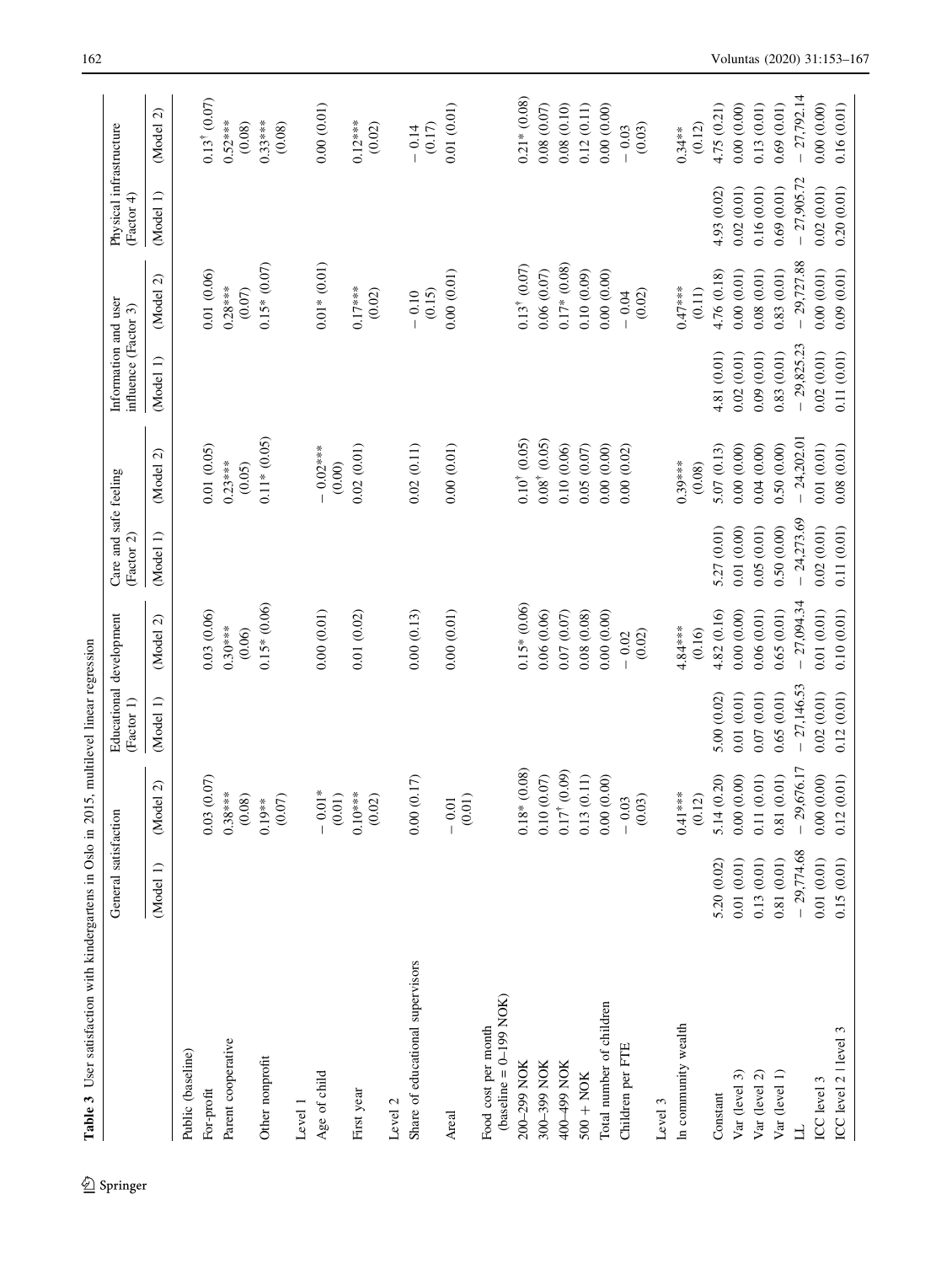| f           |
|-------------|
|             |
| с<br>ć<br>∍ |
|             |

|               | General satisfaction |        | Factor 1) | ducational development | Care and safe feeling<br>(Factor 2) |        | Information and user<br>influence (Factor 3) |                                         | Physical infrastructure<br>Factor 4) |        |
|---------------|----------------------|--------|-----------|------------------------|-------------------------------------|--------|----------------------------------------------|-----------------------------------------|--------------------------------------|--------|
|               | (Model 1) (Model     |        |           | (Model 1) (Model 2)    | (Model 1) (Model 2)                 |        |                                              | (Model 1) (Model 2) (Model 1) (Model 2) |                                      |        |
| $n$ (level 3) |                      | 274    |           | 274                    | 274                                 | 274    | 274                                          | 274                                     | 274                                  | 274    |
| $n$ (level 2) |                      | 530    | 530       | 530                    | 530                                 | 530    | 530                                          | 530                                     | 530                                  | 530    |
| $n$ (level 1) | 22,238               | 22,238 | 22,214    | 22,214                 | 22,229                              | 22,229 | 22,137                                       | 22,137                                  | 22,105                               | 22,105 |

\*\*\* $p = 0.001$ ; \*\* $p = 0.01$ ; \* $p = 0.05$ ,  $\dagger$  $p_{\ast\ast}p = 0.001$ ;  $\ast\ast p = 0.01$ ;  $\ast p = 0.05$ ,  $\dag p = 0.1$  argue that administrative freedom and user choice are two prerequisites for differentiation between provider types in the Scandinavian context. This study suggests that nonpublic institutions might use this regulatory freedom to adapt to user preferences. The fact that the city of Oslo does not use the freedom in

national legislation to adapt to user preferences suggests that the municipality finds it imperative to cater to lowincome residents. A similar mechanism has been found in studies from Sweden (Gustafsson et al. [2016](#page-13-0)) and Austria (Badelt [1997](#page-13-0)). At the same time, the profit incentive does not seem to drive for-profit providers to provide services more in line with user satisfaction, nor do these providers deliver services that parents do not like. The profit motive seems to be less relevant in this regulatory context than many stakeholders and scholars alike would presume (see for example Petersen et al. [2018](#page-13-0): 131).

The importance of food cost across different measures of user satisfaction raises important questions about the validity of user satisfaction surveys as an instrument to measure service quality, at least in service areas where users are next of kin and, therefore, have limited information. Whereas it is natural that overall satisfaction is related to food service, it is more difficult to find a logical explanation as to why food service should be related to satisfaction with, for example, "care and safe feeling" or ''information and user influence.'' The data suggest that generally, satisfied users do not discriminate much between various items in the survey; rather, they are satisfied with "everything." Thus, one implication of this study is that user satisfaction surveys have limited validity beyond measuring a service's general features. This interpretation is in line with Andersen and Hjortskov  $(2016)$  $(2016)$  who suggest that users will often use heuristic tools to simplify the world when answering a satisfaction survey and thus focus on a more narrow aspect of services than the whole range of issues that they are asked to consider.

After controlling for a host of factors, parents using parent cooperatives and other nonprofit institutions generally seem somewhat more satisfied than users of public and for-profit providers. One possible explanation is that given that nonprofit providers are not part of a bureaucratic structure and do not have a profit incentive, they are able to provide services that are better tailored for the individual user. This is in line with a traditional argument that nonprofit providers have satisfied users because they to a larger extent than public and for-profit providers manage to fill gaps in public services not filled by other actors, based on, for example, religion. In effect, families choosing nonprofits may, to a greater extent than other parents, actively be seeking particular services only offered by nonprofit providers (Weisbrod [1998](#page-14-0)). This has been shown to have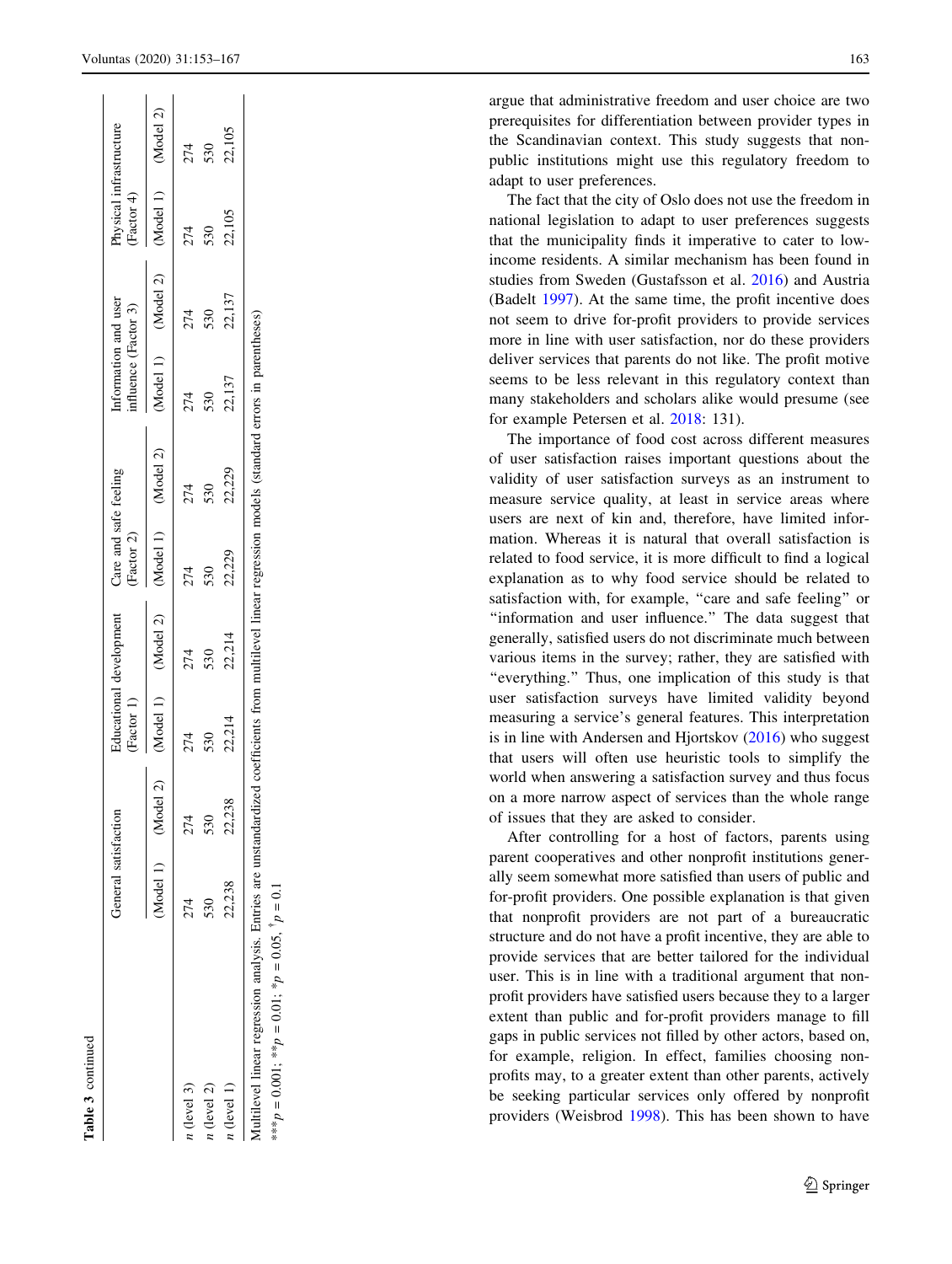certain validity in the Norwegian school sector (Trætteberg [2018\)](#page-14-0), but not in elderly care (Feltenius [2017](#page-13-0)).

There is, however, reason for caution when offering such a hypothesis in the kindergarten sector in Norway. First, there is a capacity limitation. In many places in Oslo, and in Norway in general, there is not sufficient capacity for parents to freely choose their preferred kindergarten. Hence, it is unclear how many of the parents with children in a nonprofit kindergarten actively have applied such a provider. Second, currently more than 90% of Norwegian children attend a kindergarten, but many of the nonprofit kindergartens were established when there was far less capacity. Up until just a few years ago, many nonprofit kindergartens were established in order to increase capacity, not necessarily to broaden the range of service content. Moreover, the more or less systematic differences between the different satisfaction measures analyzed in this paper suggest that there are some unidentifiable features of the nonprofit providers and their match with the users that make their score superior.

One such feature, based on the stakeholder theory as formulated by Ben-Ner and Van Hoomissen ([1991\)](#page-13-0), is that when lacking a profit motive, entrepreneurs establishing nonprofit services must be driven by an alternative incentive, such as a dedication to provision and quality for the users. The prime example of this is when the users themselves become owners through cooperatives (Van Puyvelde et al. [2012\)](#page-14-0), like the parent cooperatives. Moreover, Enjolras [\(2009](#page-13-0)) argues that nonprofits may reinforce a norm of reciprocity that make it possible to pool resources and facilitate collective action. In this way, the values and dedication of the entrepreneurs may be internalized in the governance structure of nonprofit institutions. Our findings are compatible with these theories, even if they do not constitute a test that makes us able to rule out alternative explanations.

Some scholars have argued that the role of nonprofit institutions as autonomous and distinct from their public and for-profit peers, stemming from their member-based, democratic organization (Eikås and Selle [2002\)](#page-13-0), has been in decline as the nonprofit sector has been caught up in the marketization of the welfare field and lost much of its ideological force and operational distinctiveness (Selle [2016\)](#page-14-0). Since we do not have time series data, we cannot rule out this possibility, but the results in this paper suggest at least that the nonprofit sector is still a viable and important component of the kindergarten sector, one of the sectors where marketization has arguably gone furthest in the Norwegian welfare model.

One limitation of the present study is that we do not have information about users' (parents) socioeconomic background; therefore, we cannot rule out possible selection effects, i.e., parents from different socioeconomic strata seek certain providers. However, we do see that satisfaction is higher with kindergartens located in affluent neighborhoods than with kindergartens in poorer neighborhoods. The data also indicate overrepresentation of forprofit providers and parent cooperatives in affluent neighborhoods, while public providers are overrepresented in poorer neighborhoods. A similar geographical distribution between public and private providers has been found in other areas of Scandinavian welfare as well (Gustafsson et al. [2016\)](#page-13-0), an important finding when assessing how to approach the trade-off between tight regulation that does not provide room for providers to develop distinct services in line with user preferences and the traditional values of equity in quality. If more lenient regulation provides more differentiation between providers in the welfare mix, and non-public kindergarten providers gravitate to affluent neighborhoods, the role of public welfare services as a tool for creating social equality might be undermined.

Extant studies have found that it is difficult to identify differences between providers, which have been attributed to tight regulation. Our case study shows how only a minor opening in regulation (food service) might create room for flexibility that non-public providers exploit to adapt services to users' preferences. Given that inherent differences exist among public, for-profit, and nonprofit providers, Scandinavian governments must make decisions not only about the share of different sectors in the welfare mix, but also about the latitude that these sectors should have to develop distinct services.

Acknowledgements The authors would like to thank the editors and two anonymous referees for their constructive feedback. An earlier version of this article was presented at the Politikkseminar at the Institute for Social Research, Oslo, and at the ISTR Conference in Amsterdam in 2018. We greatly appreciate all comments from the seminar participants. Thanks to Jo Kristoffer Herland for research assistance.

Open Access This article is licensed under a Creative Commons Attribution 4.0 International License, which permits use, sharing, adaptation, distribution and reproduction in any medium or format, as long as you give appropriate credit to the original author(s) and the source, provide a link to the Creative Commons licence, and indicate if changes were made. The images or other third party material in this article are included in the article's Creative Commons licence, unless indicated otherwise in a credit line to the material. If material is not included in the article's Creative Commons licence and your intended use is not permitted by statutory regulation or exceeds the permitted use, you will need to obtain permission directly from the copyright holder. To view a copy of this licence, visit [http://creativecommons.](http://creativecommons.org/licenses/by/4.0/) [org/licenses/by/4.0/.](http://creativecommons.org/licenses/by/4.0/)

Funding Funding was provided by Norges Forskningsråd (NO) (Grant No. 248189).

## Appendix

See Table [4](#page-12-0).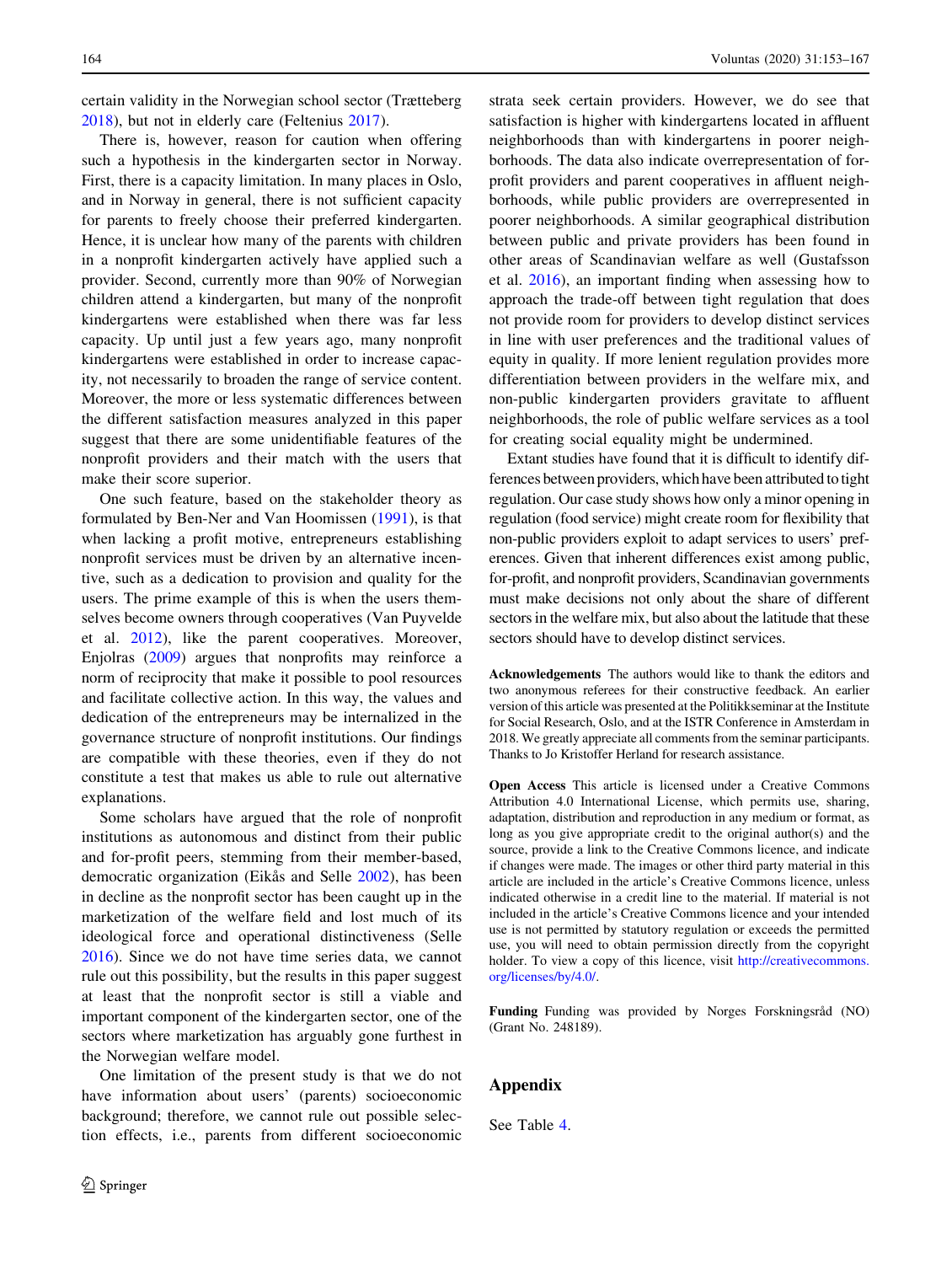<span id="page-12-0"></span>Table 4 Principal component factor analysis: varimax rotation

| Variable                                                                                                                               | Educational<br>development<br>(Factor 1) | Care and safe<br>feeling<br>(Factor 2) | Information and<br>user influence<br>(Factor 3) | Physical<br>infrastructure<br>(Factor 4) |
|----------------------------------------------------------------------------------------------------------------------------------------|------------------------------------------|----------------------------------------|-------------------------------------------------|------------------------------------------|
| Does the day care center stimulate your child's interest in<br>numbers and geometrics (understanding of math)?                         | 0.698                                    | 0.187                                  | 0.231                                           | 0.176                                    |
| Does the day care center staff stimulate your child's curiosity<br>and desire to learn?                                                | 0.682                                    | 0.352                                  | 0.314                                           | 0.215                                    |
| Does the day care center ensure variety is provided in activities<br>and learning in different areas?                                  | 0.673                                    | 0.303                                  | 0.322                                           | 0.317                                    |
| Does the day care center contribute to your child's motor and<br>physical development?                                                 | 0.665                                    | 0.287                                  | 0.257                                           | 0.332                                    |
| Does the day care center provide a diversity of play activities?                                                                       | 0.655                                    | 0.311                                  | 0.291                                           | 0.352                                    |
| Does the day care center encourage your child to act and think<br>independently?                                                       | 0.644                                    | 0.331                                  | 0.242                                           | 0.213                                    |
| Does the day care center contribute to your child's language<br>development and Norwegian skills?                                      | 0.586                                    | 0.339                                  | 0.304                                           | 0.263                                    |
| Does the day care center contribute to your child's social<br>development (e.g., friendship, empathy and consideration for<br>others)? | 0.566                                    | 0.522                                  | 0.254                                           | 0.205                                    |
| Does your child trust and have confidence in the staff at the day<br>care center?                                                      | 0.259                                    | 0.756                                  | 0.224                                           | 0.172                                    |
| Is your child happy at the day care center?                                                                                            | 0.349                                    | 0.743                                  | 0.049                                           | 0.146                                    |
| Does the day care center staff have a caring attitude toward<br>your child?                                                            | 0.215                                    | 0.706                                  | 0.380                                           | 0.235                                    |
| Are the day care center's staff members friendly and<br>encouraging?                                                                   | 0.159                                    | 0.677                                  | 0.421                                           | 0.239                                    |
| Does your child have good relationships with the other children<br>at the day care center?                                             | 0.440                                    | 0.621                                  | $-0.066$                                        | 0.065                                    |
| Have you found that staff members have the time to provide<br>support and help when your child needs it?                               | 0.293                                    | 0.607                                  | 0.413                                           | 0.275                                    |
| In your opinion, do the day care center staff members have the<br>necessary qualifications?                                            | 0.302                                    | 0.546                                  | 0.431                                           | 0.328                                    |
| Do you receive information relating to activities at the day care<br>center?                                                           | 0.336                                    | 0.303                                  | 0.669                                           | 0.198                                    |
| Do you receive information regarding how your child is doing<br>at the day care center?                                                | 0.324                                    | 0.401                                  | 0.647                                           | 0.158                                    |
| Are you adequately informed about changes in the day care<br>center's staff?                                                           | 0.259                                    | 0.192                                  | 0.637                                           | 0.253                                    |
| Do you have a good dialogue with the day care center regarding<br>your child's development?                                            | 0.400                                    | 0.337                                  | 0.633                                           | 0.147                                    |
| Do you receive information regarding the day care center's<br>joint parents committee (Samarbeidsutvalg/FAU)?                          | 0.265                                    | 0.055                                  | 0.632                                           | 0.122                                    |
| Does the day care center have indoor facilities and equipment<br>that encourage and promote development, play and learning?            | 0.332                                    | 0.157                                  | 0.134                                           | 0.771                                    |
| Does the day care center have outdoor facilities that encourage<br>and promote development, play, and learning?                        | 0.273                                    | 0.096                                  | 0.075                                           | 0.758                                    |
| Is the day care center clean and are hygiene standards good?                                                                           | 0.154                                    | 0.255                                  | 0.246                                           | 0.692                                    |
| Is the day care center a safe and secure venue?                                                                                        | 0.180                                    | 0.376                                  | 0.215                                           | 0.684                                    |
| Is the day care center focused on health and a healthy diet?                                                                           | 0.470                                    | 0.111                                  | 0.288                                           | 0.353                                    |
| Do you think that the staff members communicate well in<br>Norwegian?                                                                  | 0.129                                    | 0.339                                  | 0.286                                           | 0.334                                    |
| Eigenvalue                                                                                                                             | 13.338                                   | 1.416                                  | 1.154                                           | 1.062                                    |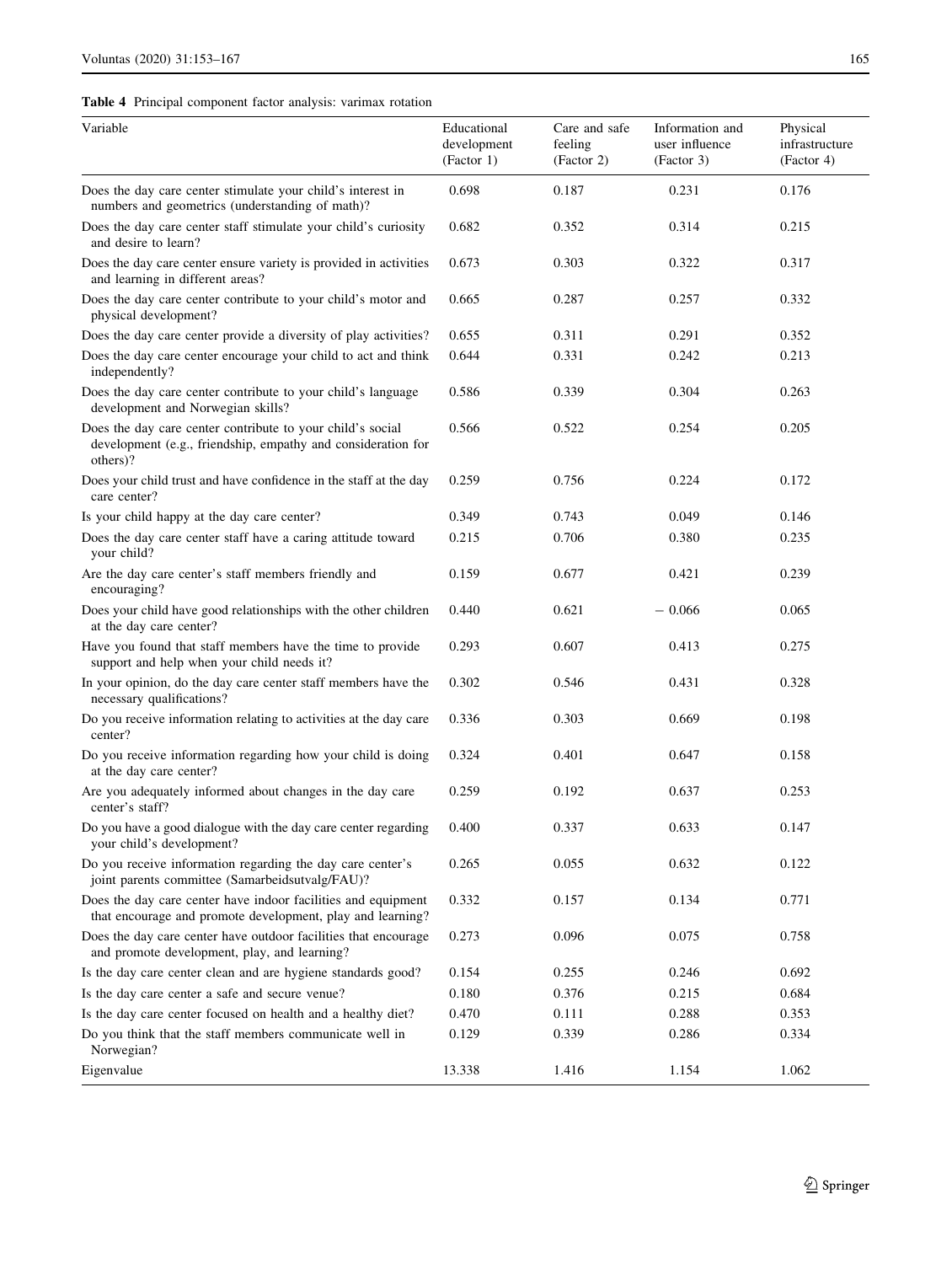#### <span id="page-13-0"></span>References

- Andersen, S. C., & Hjortskov, M. (2016). Cognitive biases in performance evaluations. Journal of Public Administration Research and Theory, 26, 647–662.
- Anheier, H. K., & Salamon, L. M. (2006). The nonprofit sector in comparative perspective. In W. W. Powell & R. Steinberg (Eds.), The nonprofit sector: A research handbook (pp. 89–114). New Haven, CT: Yale University Press.
- Badelt, C. (1997). Contracting and institutional choice in Austria. In 6 P & H. Kendall (Eds.), The contract culture in public services. Aldershot: Arena, Ashgate Publishing Limited.
- Ball, S. J. (2003). Class strategies and the education market: The middle classes and social advantage. London: Routledge.
- Ben-Ner, A., Hamann, D. J., & Ren, T. (2018). Does ownership matter in the selection of service providers? Evidence From Nursing Home Consumer Surveys., 47, 1271–1295.
- Ben-Ner, A., & Van Hoomissen, T. (1991). Nonprofit organizations in the mixed economy. Annals of public and cooperative economics, 62, 519–550.
- Bjørnestad, E., & Os, E. (2018). Quality in Norwegian childcare for toddlers using ITERS-R. European Early Childhood Education Research Journal (EECERJ), 26, 111–127.
- Bogen, H. (2011). Privat drift av omsorgstjenester. Oslo: Fafo.
- Caitlin, M. (2014). Market managers and market moderators: Early childhood education and care provision, finance and regulation in the United Kingdom and United States. Journal of European Social Policy, 24, 122–134.
- Charbonneau, E´., & Van Ryzin, G. G. (2012). Performance measures and parental satisfaction with New York city schools. The American Review of Public Administration, 42, 54–65.
- Christensen, D. A., & Lindén, T. S. (2017). Brukertilredshet med private og offentlige sykehjem og barnehager. In D. A. Christensen, T. S. Lindén, B. Ytre-Arne, et al. (Eds.), Tjenestedemokratiet. Velferdsstaten som arena for deltakelse (pp. 105–124). Oslo: Universitetesforlaget.
- Cleveland, G., & Krashinsky, M. (2009). The nonprofit advantage: Producing quality in thick and thin child care markets. Journal of Public Policy Analysis and Management, 28, 440–462.
- Eikås, M., & Selle, P. (2002). A contract culture even in Scandinavia. In U. Ascoli & C. Ranci (Eds.), Dilemmas of the welfare mix. The new structure of welfare in an era of privatization. New York: Kluwer Adademic/Plenum Publishers.
- Enjolras, B. (2009). A governance-structure approach to voluntary organizations. Nonprofit and Voluntary Sector Quarterly, 38, 761–783.
- Enjolras, B., & Strømsnes, K. (2018). The transformation of the Scandinavian voluntary sector. In B. Enjolras & K. Strømsnes (Eds.), Scandinavian civil society and social transformations: The case of Norway (pp. 1–24). Cham: Springer.
- Fama, E. F., & Jensen, M. C. (1983). Agency problems and residual claims. Journal of Law and Economics, 26, 327–349.
- Feltenius, D. (2017). Elderly care in Scandinavia: Marketization and local governing of nursing homes. In K. H. Sivesind & J. Saglie (Eds.), Promoting active citizenship? Markets and choice in Scandinavian welfare (pp. 117–157). London: Palgrave.
- Fritzell, J., Hvinden, B., Kautto, M., et al. (2005). Nordic welfare states in the European context. Oxon: Routledge.
- Gautun, H., Bogen, H., & Grødem, A. S. (2013). Konsekvenser av konkurranseutsetting. Kvalitet, effektivitet og arbeidsvilkår i sykehjem og hjemmetjenesten. Oslo: FAFO.
- Gustafsson, J.-E., Sörlin, S., & Vlachos, J. (2016). Policyidéer för svensk skola. Stockholm: SNS förlag.
- Hansmann, H. (1987). Economic theories of nonprofit organization. The nonprofit sector: A research handbook (pp. 27–42). New Haven: Yale University Press.
- Hartman, L. (2011). Konkurrensens konsekvenser: vad händer med svensk välfärd?. Stockholm: SNS Förlag.
- Henriksen, L. S., Strømsnes, K., & Svedberg, L. (2019). Understanding civic engagement in the Scandinavian context. In L. S. Henriksen, K. Strømsnes, & L. Svedberg (Eds.), Civic engagement in Scandinavia. Volunteering, informal help and giving in Denmark, Norway and Sweden (pp. 33–66). Cham: Springer.
- James, O. (2007). Evaluating the expectations disconfirmation and expectations anchoring approaches to citizen satisfaction with local public services. Journal of Public Administration Research and Theory, 19, 107–123.
- Koning, P., Noailly, J., & Visser, S. J. D. E. (2007). Do not-for-profits make a difference in social services? A survey study. De Economist, 155, 251–270.
- Kuhnle, S., & Selle, P. (1990). Autonomi eller underordning: Frivillige organisasjoner og det offentlige. In S. Kuhnle & P. Selle (Eds.), Frivillig organisert velferd—alternativ til offentlig. Bergen: Alma Mater Forlag A/S.
- Leviten-Reid, C. (2012). Organizational form, parental involvement, and quality of care in child day care centers. Nonprofit and Voluntary Sector Quarterly, 41, 36–57.
- Lindén, T. S., Fladmoe, A., & Christensen, D. A. (2017). Does the type of service provider affect user satisfaction? Public, forprofit and nonprofit kindergartens, schools and nursing homes in Norway. In K. H. Sivesind & J. Saglie (Eds.), Promoting active citizenship. Markets and choice in Scandinavian welfare (pp. 261–284). Palgrave: Cham.
- Ljunggren, J. (2017). Oslo—ulikhetenes by. Oslo: Cappelen Damm Akademisk.
- Meagher, G., & Szebehely, M. (2013). Four Nordic countries—Four responses to the international trend of marketisation. In G. Meagher & M. Szebehely (Eds.) Marketisation in Nordic Eldercare: A Research Report on Legislation, Oversight, Extent and Consequences. Stockholm: Department of Social Work, Stockholm University, pp. 241–288.
- Moafi, H. (2017). Barnetilsynsundersøkelsen 2016. En kartlegging av barnehager og andre tilsynsordninger for barn i Norge. Oslo: Statistisk sentralbyrå.
- Moberg, L., Blomqvist, P., & Winblad, U. (2016). User choice in Swedish eldercare–conditions for informed choice and enhanced service quality. Journal of European Social Policy, 26, 281–295.
- Mocan, H. N. (1997). Cost functions, efficiency, and quality in day care centers. The Journal of Human Resources, 32, 861–891.
- Morris, J. R., & Helburn, S. W. (2000). Child care center quality differences: The role of profit status, client preferences, and trust. Nonprofit and Voluntary Sector Quarterly, 29, 377–399.
- Novkovic, S. (2008). Defining the co-operative difference. The Journal of Socio-Economics, 37, 2168–2177.
- Petersen, O. H., & Hjelmar, U. (2014). Marketization of welfare services in Scandinavia: A review of Swedish and Danish experiences. Scandinavian Journal of Public Administration, 17, 3–20.
- Petersen, O. H., Hjelmar, U., & Vrangbæk, K. (2018). Is contracting out of public services still the great panacea? A systematic review of studies on economic and quality effects from 2000 to 2014. Social Policy & Administration, 52, 130–157.
- Petersen, O. H., Houlberg, K., & Christensen, L. R. (2015). Contracting out local services: A tale of technical and social services. Public Administration Review, 75, 560–570.
- Phillipsen, L. C., Burchinal, M. R., Howes, C., et al. (1997). The prediction of process quality from structural features of child care. Early Childhood Research Quarterly, 12, 281–303.
- Roomkin, M. J., & Weisbrod, B. A. (1999). Managerial compensation and incentives in for-profit and nonprofit hospitals. The Journal of Law, Economics, and Organization, 15, 750–781.